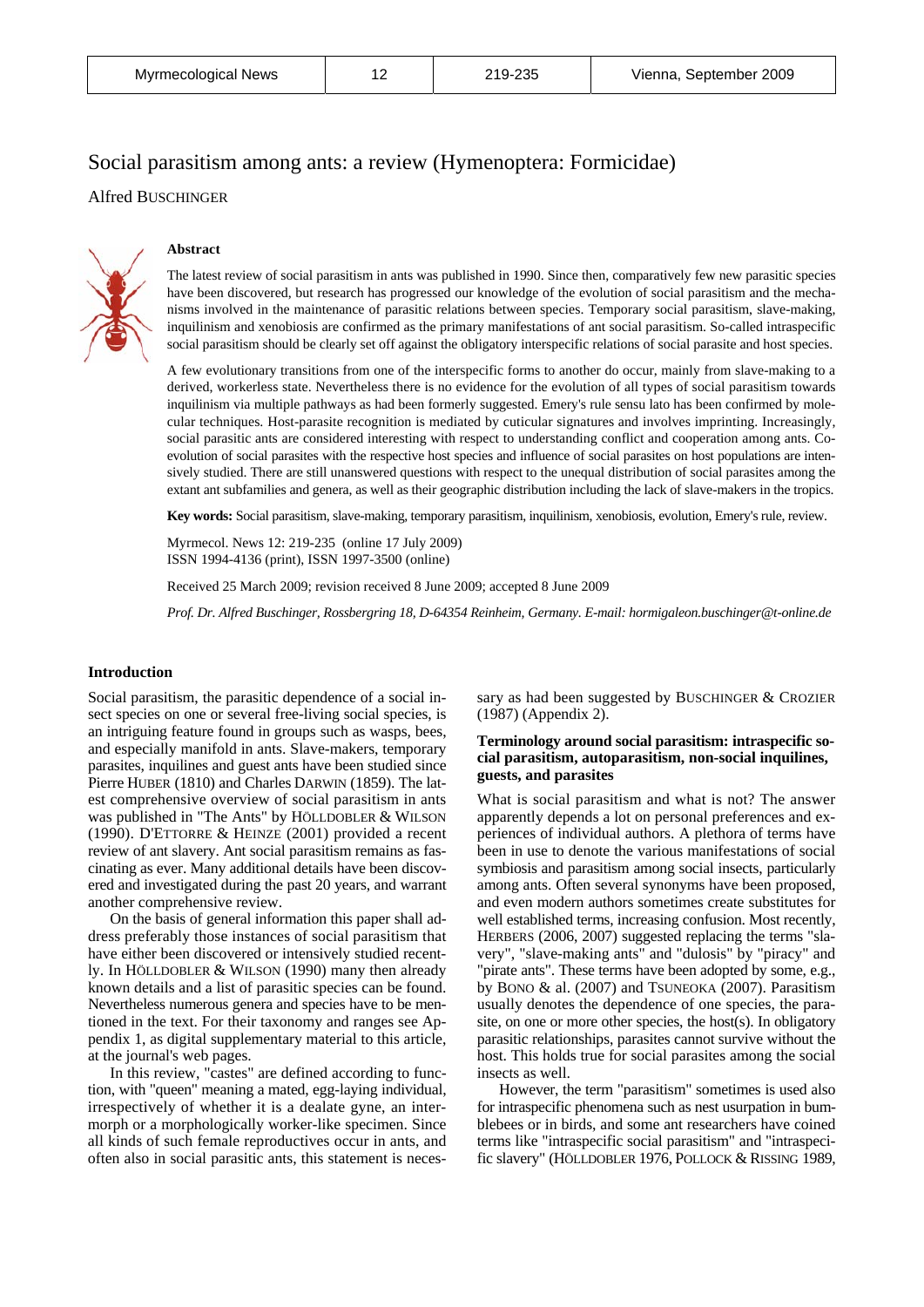HÖLLDOBLER & WILSON 1990, FOITZIK & HEINZE 1998, 2000, 2001). With focus on social bees, BEEKMAN & OLD-ROYD (2008) provided an overview of such intraspecific parasitism with a particularly valuable list of references. The term "intraspecific social parasitism", however, may cause confusion and may blur the very particular character of the obligatory social parasitism among different ant species (e.g., SAVOLAINEN & VEPSÄLÄINEN 2003). Like in some non-parasitic ants, "intraspecific slave raids" have been observed occasionally also in slave-making species (TOPOFF & al. 1984, SCHUMANN 1992, LE MOLI & al. 1993).

BOLTON (1986a, b) has coined the term "autoparasitism" for the behaviour of young queens seeking adoption in conspecific colonies, which later reproduce by budding or fission. In polygynous species this is a reciprocal behaviour in that the "autoparasitic" generation may become host for the next generation. Therefore it should not be considered as "parasitic".

Social parasitism or inquilinism often has been stated also for non-social organisms, so-called "guests" in nests of social insects, such as mites, beetles and other arthropods (e.g., AKINO & al. 1999). The parasitism among two social species, however, is something particular. It should not be confounded with ordinary kinds of parasitism like that of mites or nematodes that may plague both social and non-social hosts alike. Another instance of confusing use of the term inquiline is for ants nesting in termite mounds (e.g.,WOOD & SANDS 1978, LEPONCE & al. 1999): as far as is known they don't have social relations to each other. At best the ants prey upon their compulsory hosts.

Finally, "social symbiosis" (e.g., HÖLLDOBLER & WIL-SON 1990) is an inaccurate, although widely used, description of a social parasite's relationship with its host as "symbiosis" in other instances often refers to a relationship that is mutually beneficial. Following myrmecological tradition the term will not be used in this paper. This review will only consider the interspecific forms of social parasitism, the obligatory parasitism between ant species.

#### **Various types of obligatory ant social parasitism**

Social parasitism is expressed in many forms, particularly in ants. The various heterospecific associations among ants have been classified in different ways. HÖLLDOBLER & WILSON (1990), following a suggestion of WASMANN (1891), distinguished between "compound nests" and "mixed colonies". The latter would comprise the temporary parasites, the slave-makers and the inquilines, where the host species workers at least temporarily care for the parasite brood. "Compound nests" covers all types of casual or regular nesting in close vicinity (plesiobiosis), stealing food from other species (cleptobiosis), stealing brood (lestobiosis) and sharing nests and trails but keeping the two species' broods separate (parabiosis). Xenobiosis in this classification is listed among the "compound nests". Here, the obligatory parasitic ants shall be arranged in four basic types, including xenobiosis (e.g., BUSCHINGER 1986), which still appears justified and helpful, though a few exceptional instances cannot unambiguously be attributed to one or the other.

**Guest ant relations, xenobiosis.** Xenobiotic ants in general are distantly related to their respective hosts at best. Parasite and host may even belong to different subfamilies. The association, however, is obligatory for the guest ants which cannot survive for longer time without the hosts. Different from the other three types of social parasitism where parasite brood rearing is accomplished by the host species, guest ants care for their own brood. Xenobiosis has been included in this survey also because it had been discussed as a possible precursor of inquilinism (e.g., WILSON 1971, HÖLLDOBLER & WILSON 1990).

Guest ant relations have been stated in three genera of ants, *Formicoxenus*, *Polyrhachis* and (possibly) *Megalomyrmex*. The guest ants of the myrmicine tribe Formicoxenini now all are attributed to one apparently monophyletic genus, *Formicoxenus* (see FRANCOEUR & al. 1985) (Appendix 1). They have small colonies with up to about a hundred individuals. The colonies dwell the nest material or the nest walls of their hosts, which are much bigger species of the genera *Formica*, *Manica* or *Myrmica* with large, populous nests. These guest ants build their own little nests well separated from the brood chambers of the hosts, and they themselves care for their brood. They are dependent upon the hosts with respect to nutrition and perhaps shelter. *Formicoxenus* may solicit regurgitated food directly from a host worker or participate in food exchange (trophallaxis) between two host specimens. Some *Formicoxenus* species exhibit queen and male polymorphism (FRANCOEUR & al. 1985) and the colonies may be functionally monogynous (BUSCHINGER & WINTER 1976, BUSCHINGER 1979). LENOIR & al. (1997) have demonstrated a chemical mimicry between parasites and hosts in two species pairs, *Formicoxenus provancheri* / *Myrmica incompleta* and *F. quebecensis / M. alaskensis.* The guest ants acquire the cuticular hydrocarbons from their hosts during the first days of their adult life.

Another, recently investigated instance of xenobiotic exploitation of host species is represented by a couple of formicines living in association with certain Ponerinae. *Polyrhachis lama* (Formicinae) in Java has been found living in nests of a common *Diacamma* species (Ponerinae). Only very few among the parasitized nests contained a *Polyrhachis* queen, whereas in most nests only workers of this species could be found together with a brood of both species (MASCHWITZ & al. 2000). Similarly, *Polyrhachis loweryi* (Formicinae) in Queensland, Australia, was found in colonies of a large *Rhytidoponera* species (Ponerinae) (MASCHWITZ & al. 2003). Again, a couple of mixed colonies contained workers and a brood of host and parasite, whereas a queen of the parasitic *Polyrhachis* was found in only one mixed colony. The *Polyrhachis* workers were not inseminated, though some of them laid male-destined eggs. Evidently, in both *Polyrhachis* species the workers from queenright (i.e., containing a *Polyrhachis* queen) mixed colonies invade neighbouring host species nests, carry young brood stages with them and rear this brood with food that is furnished by the host workers (MASCHWITZ & al. 2004).

There are more records of *Polyrhachis* species found in association with distantly related formicine (*Camponotus* spp.), myrmicine (*Myrmicaria* sp.) and ponerine species. Closer examination may reveal some more instances of xenobiosis in this group (KOHOUT 1990, MASCHWITZ & al. 2000). All the species that are suggested to coexist with ponerine hosts belong to one species group, *P*. *viehmeyeri*  group of subgenus *Myrmhopla* (see KOHOUT 1990, DOROW 1995). For the *P*. *lamellidens* group in *Polyrhachis* subgenus *Polyrhachis*, a couple of records exist in which a kind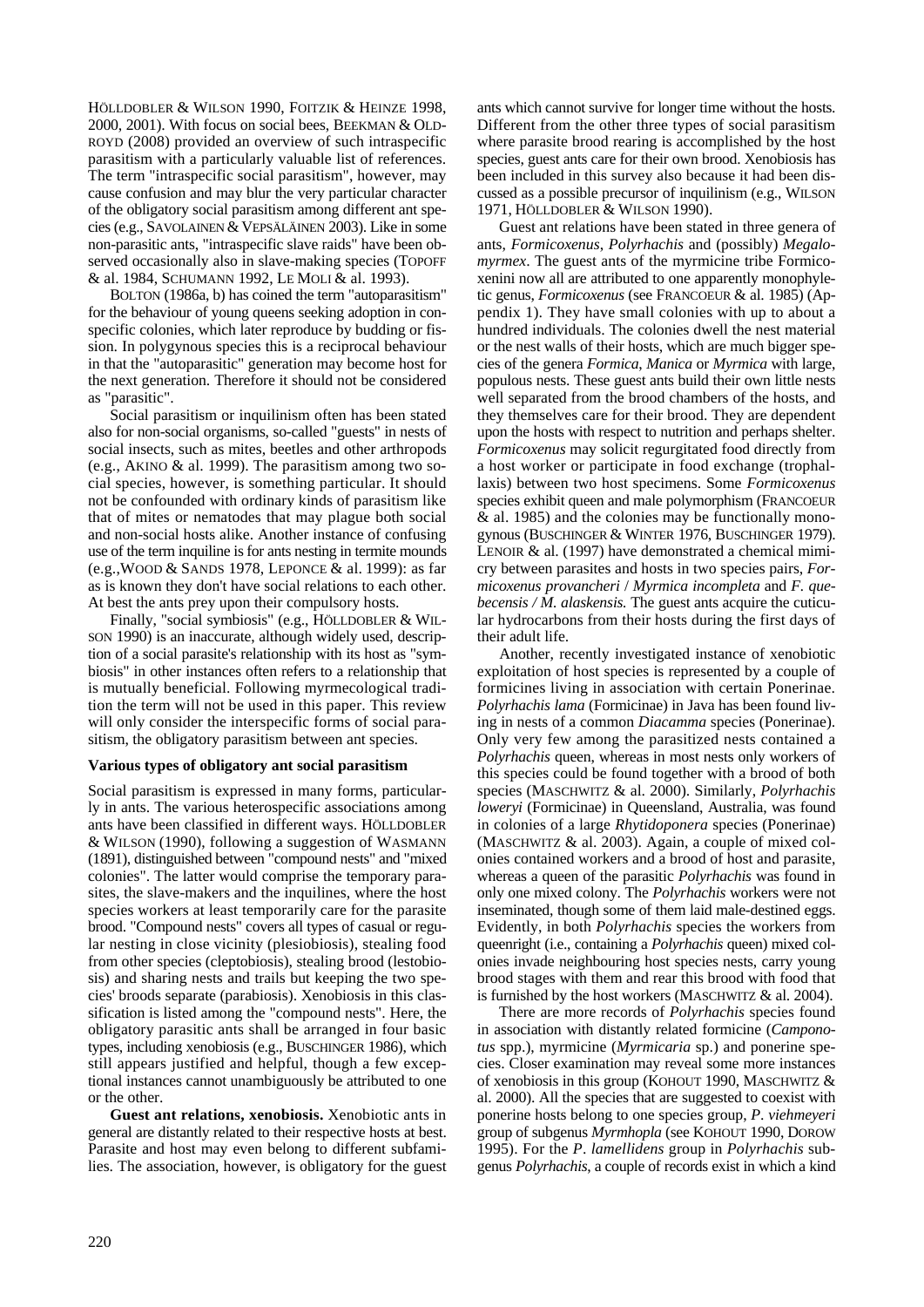of temporary parasitism in nests of *Camponotus* spp. has been suggested (for details see MASCHWITZ & al. 2000) (Appendix 1).

Finally, species belonging to the genus *Megalomyrmex* sometimes have been mentioned as guest ants (BRANDÃO 1990, HÖLLDOBLER & WILSON 1990). Whether or not they belong to this group is somehow questionable, however (see "Evolutionary modifications of life cycles in parasitic ants").

**Temporary parasitism.** In temporary parasitism, the parasitic species depends on a host species only during the founding phase of new colonies by young queens. Usually after her nuptial flight and insemination, the parasitic queen attempts to penetrate a host colony where she replaces the original queen and manages to be tolerated by the workers. A non-parasite worker force develops from the parasite's eggs, with the aid of the host colony workers, which eventually disappear due to natural aging and losses. The colony becomes a pure society of the parasitic species. Mature colonies of temporary social parasites grow as large as the host species colonies; they may live for many years and rear numerous sexuals.

Some peculiar behaviours of queens have been observed during colony foundation. Queens of *Lasius umbratus* and related species in the subgenus *Chthonolasius* (subfamily Formicinae), grasp and chew a worker of the host species (*L. niger*) and then enter the host nest. There the parasite queen is said to become more attractive than the original queen (GÖSSWALD 1938), which finally dies of starvation or is expelled from the colony. A closely related species, *L. reginae*, after invading a nest of *L. alienus* attacks the much bigger host queen and throttles her to death (FABER 1967). Queens of *Bothriomyrmex decapitans* and other species of this genus during colony take-overs cut off the head of the host species queen (of genus *Tapinoma*, both subfamily Dolichoderinae) (SANTSCHI 1906).

*Lasius fuliginosus* (Formicinae) exhibits a social hyperparasitism in that the queen founds her colony in a nest of *L. umbratus* which is itself a temporary parasite of *L. niger*  and a few related species (SEIFERT 2007). In certain instances the parasitic foundation of new colonies of *Lasius* (*Chthonolasius*) species may be pleometrotic, with several parasite queens simultaneously invading a host colony (SEI-FERT & BUSCHINGER 2002). MATTHEIS (2003) provided evidence for pleometrotic foundation also of *Lasius* (*Dendrolasius*) *fuliginosus* colonies. He suggests that colony foundation occurs only in orphaned colonies of *Lasius umbratus*.

Temporary parasitism occurs in several (perhaps all) species of wood ants of the *Formica rufa* group and of *Formica (Coptoformica)* species. In some species the queens may alternatively either penetrate a *Formica* (*Serviformica*) sp. nest, or join a polygynous colony of their own species. Such colonies then reproduce by budding, often forming huge multi-nest supercolonies (HÖLLDOBLER & WILSON 1990).

*Myrmica vandeli* might be a temporary social parasite of *M. scabrinodis* in marginal parts of its range, but is free living in stronger populations (RADCHENKO & ELMES 2003). SEIFERT (2007) discussed such a facultative temporary parasitism of *M. vandeli* as being very probable. FRANCOEUR (2007) suggested a temporary parasitic life history in the newly described *Myrmica semiparasitica*. Nevertheless temporary parasitism in this genus as yet has not been firmly demonstrated, and its existence in the genus still needs proof.

A possible temporary parasitism also has been suggested for *Solenopsis enigmatica* from the West Indies, with parasite workers in the mixed nests, though the authors, DEY-RUP & RUSAK (2008), have described the species as a new "inquiline". A further problem in this instance arises from the fact that the host species belongs to another genus, *Pheidole*. Such instances should be very carefully studied since temporary parasitism between members of different genera would represent a novelty.

**Permanent parasitism with slavery, dulosis.** The permanently parasitic species depend upon the hosts throughout their lives. In the case of the slave-making or dulotic ants, the young queen has to penetrate a host species nest, eliminate the host colony queen and take over her workers and the brood. In some genera (*Chalepoxenus*, *Harpagoxenus*) all adult host workers are killed or evicted. The conquered brood comprises worker pupae from which new slaves will soon emerge, and with their aid a number of slave-maker workers are subsequently reared.

The slave-maker workers are usually unable to forage, to feed their larvae, or even to eat by themselves. On the other hand, they are often predisposed for effective fighting. Slave-maker workers may be equipped with specialized piercing mandibles as in *Polyergus* (Formicinae) and *Strongylognathus* (Myrmicinae), or with toothless, pincers-like mandibles for cutting off the appendages of their opponents as in *Harpagoxenus sublaevis* (Myrmicinae) (see BUSCHIN-GER & al. 1980, HÖLLDOBLER & WILSON 1990). Others have strong stings (the myrmicine genus *Chalepoxenus*, see BU-SCHINGER & al. 1980, EHRHARDT 1982), or produce aggressive glandular secretions or "propaganda" substances (*Raptiformica*, see REGNIER & WILSON 1971). They attack independent, neighbouring colonies of the slave, i.e., host, species, fight against the defenders, and finally carry back the brood to the slave-maker's nest. Thus, the slave stock may be replenished several times a year (BUSCHINGER & al. 1980). Propaganda substances also are used by slave-raiding *Harpagoxenus sublaevis* and by the inquiline ant, *Leptothorax kutteri* (see ALLIES & al. 1986). In quite a number of presumed slave-making species slave raids as yet have not been observed. This is the case in *Strongylognathus*, where raiding actually has been observed in only two or three among the 24 described species; e.g., SANETRA & GÜSTEN (2001) reported on slave raids of *Strongylognathus afer* in laboratory conditions. For a recent review of the sociobiology of slave-making ants see D'ETTORRE & HEINZE (2001).

*Formica* (*Raptiformica*) *sanguinea* (Formicinae) is one example that mediates between temporary parasitism and dulosis in that large colonies often exist without having slaves. A sizeable fraction of the conquered pupae usually is eaten in these slave-maker's nests.

*Rossomyrmex* (Formicinae) with four species from Spain, southwestern Russia and Kazakhstan, Turkey, and China is characterized by its peculiar recruitment of nest mates for slave raids: these ants carry each other to the target nests of their slaves of genus *Proformica* (see MA-RIKOVSKY 1974, BUSCHINGER & al. 1980, HÖLLDOBLER & WILSON 1990).

The Amazon ants, genus *Polyergus*, are the most intensively studied group at present. The genus has a Holarctic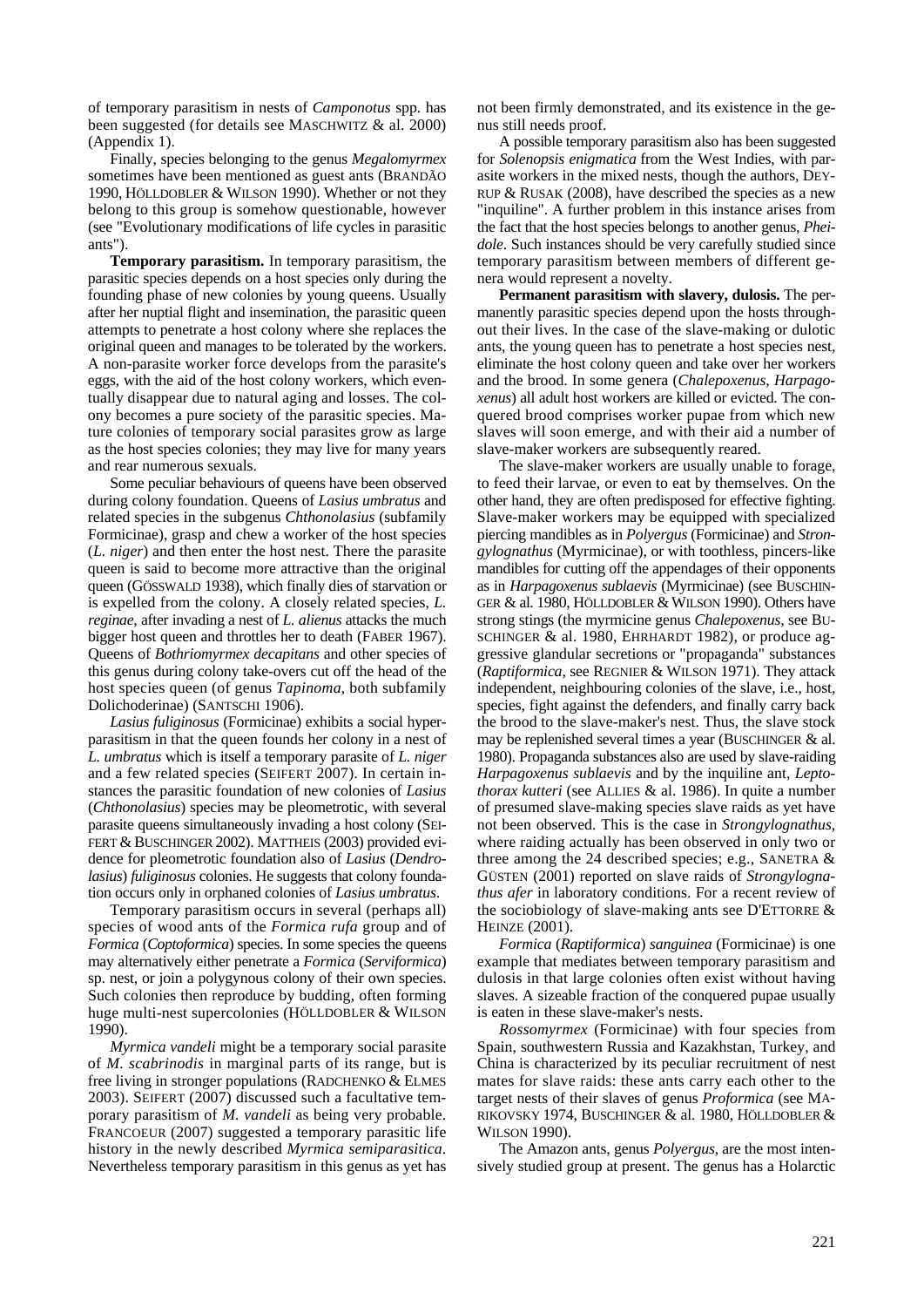range with *P*. *breviceps* and *P*. *lucidus* in North America and *P*. *rufescens*, *P*. *nigerrimus* and *P*. *samurai* in temperate and Mediterranean Eurasia (Appendix 1). For colony founding, the young queen penetrates a nest of the host species, eventually kills the host queen, and uses the host workers to rear her brood. A colony of *Polyergus* will conduct slave raids on nests of species of *Formica* (subgenus *Serviformica*), and worker pupae of the hosts are taken. The workers hatching from these pupae are necessary for foraging and for feeding and rearing the slave-maker's brood in the mixed society, and for nest building. *Polyergus* workers are incapable of surviving without slaves, even when plentiful food is available. North American *Polyergus lucidus* has at least three host species though single colonies always contain only one of them. Raids target only at nests of the host species already present in the nest (GOODLOE & al. 1987). The authors suggested imprinting of the slavemakers on the respective host species.

Recent progress has been made in studies on colony foundation of *Formica sanguinea* (see MORI & LE MOLI 1998). After mating the females may return to a *F. sanguinea* colony, then join a slave raid of this colony and establish a colony in an invaded host nest. *Polyergus* species colony foundation also was studied in more detail recently (MORI & al. 2000, JOHNSON & al. 2001, 2002). The large Dufour's gland is responsible for a kind of chemical disguise (ERRARD & D'ETTORRE 1998). Only mated and egg-laying host queens are attacked by a *Polyergus* foundress queen, probably due to a kairomonal effect signalling queen and colony suitability (JOHNSON & al. 2002). After killing the host queen the cuticular hydrocarbon profile of the *Polyergus breviceps* queen changes into that of the attacked host queen. Cuticular compounds from the host queen apparently are transferred to the parasite queen during the aggressive interaction.

Slave-makers belonging to the tribe Formicoxenini, with genera *Chalepoxenus*, *Harpagoxenus*, *Myrmoxenus*, *Protomognathus* and certain species of genus *Temnothorax*, are another focal point of recent interest. Their particular advantage is small colony size which is favourable for laboratory observations of slave-raiding and colony foundation (BUSCHINGER & al. 1980). Dense populations in the field with often several host species colonies on one square meter enable studies on effects of the slave-makers on their hosts. For more details see "Evolutionary aspects of social parasitism".

Remarkably, since HÖLLDOBLER & WILSON (1990) only few other slave-making ant species have been described, a *Rossomyrmex* species each from Turkey (TINAUT 2007) and China (XIA & ZHENG 1995), and four species of *Strongylognathus*, i.e., *S. minutus* and *S. pisarskii* from Europe, and *S. potanini* and *S. tylonum* from China (see Appendix 1). In none of these instances information on life history was provided.

**Permanent parasitism without slavery, inquilinism.**  Permanent parasites that do not enslave their host species often do not produce a worker caste. Termed inquilism, this syndrome is adaptive in that the host workers take over all husbandries and the parasite queen can invest all energy into the production of sexuals. Nonetheless, in a few instances inquiline workers have been observed to exist (SUM-NER & al. 2003). The reproductive females usually coexist with the queens of the host species in their nests, and the

parasite brood is reared by the host workers simultaneously with their own larvae. In a few instances, e.g., *Anergates atratulus*, the parasite apparently invades only orphaned host species colonies, whereas the so-called "ultimate parasite" *Teleutomyrmex schneideri* sometimes rides on the back or clings to the thorax of the host colony queen similar to an ectoparasite (KUTTER 1968).

Occasionally a distinction is made between queen-tolerant and queen-intolerant inquilines according to their coexistence with the host queens in the host nest, although inquilines typically are queen-tolerant. The few queenintolerant inquilines either invade queenless colonies (*Anergates atratulus*) or actively eliminate the host queens such as *Leptothorax goesswaldi* (see BUSCHINGER & KLUMP 1988) and a couple of species in the genera *Myrmoxenus* and *Chalepoxenus* which presumably are degenerate slavemakers (Appendix 1).

Another distinction can be made with respect to morphology. Some species like *Teleutomyrmex* and *Anergates* appear highly specialized and are perhaps "old". For these parasites a long evolutionary history has been assumed, perhaps including descent from slave-makers (KUTTER 1968, WILSON 1971, HÖLLDOBLER & WILSON 1990). Their particular morphological characters, which in part occur also in other inquilines, were termed "the anatomical parasitic syndrome" by WILSON (1984).

Other inquilines, e.g., the parasites of the formicine genus *Plagiolepis* are anatomically less aberrant but may also have a long parasitic history. The parasitic group (formerly genus *Paraplagiolepis*) comprises the two species, *P. xene* and *P. grassei*, and at least five undescribed ones (STUE-WER 1992, CAGNIANT 2006, A. Buschinger, unpubl.), as well as the former genus *Aporomyrmex* with *Plagiolepis ampeloni* and *P. regis* (Appendix 1). The most prominent features of this group are reduction in size (ARON & al. 1999) and a marked polymorphism of both queens and males. Only *P. grassei* has a few own workers. All the species are living within highly polygynous and polydomous colonies of the host species.

Numerous other inquiline species resemble closely their host species, and are often systematically attributed to their host genera, such as *Leptothorax kutteri*, *L. goesswaldi*, and *L. pacis* (all formerly genus *Doronomyrmex*); all three are difficult to tell apart from the host species *L. acervorum*. Curiously enough, sometimes two of these species may occur in sympatry, all living with the one common host species, and sometimes two of the parasitic species even share one host colony (BUSCHINGER 1986, 1990). Finally, some inquiline gynes appear as merely smaller specimens of the host species, e.g., *Temnothorax minutissimus*, though their status as separate species is unquestionable (BUSCHINGER & LINKSVAYER 2004).

Inquilinism is the most frequent type of social parasitism, and several new inquiline ant species have been discovered since HÖLLDOBLER & WILSON (1990). HORA & al. (2005) and FEITOSA & al. (2008) recently described miniature queens of *Ectatomma parasiticum* (Ectatomminae) as an inquiline species. This is the first case of social parasitism in the poneroid complex of ant subfamilies. HEINZE (1989) and HEINZE & ALLOWAY (1991) described two new inquilines of *Leptothorax* spp. from North America, *L. wilsoni* and *L. paraxenus*. The latter is perhaps queen-intolerant, eliminating the host colony queen(s), though this has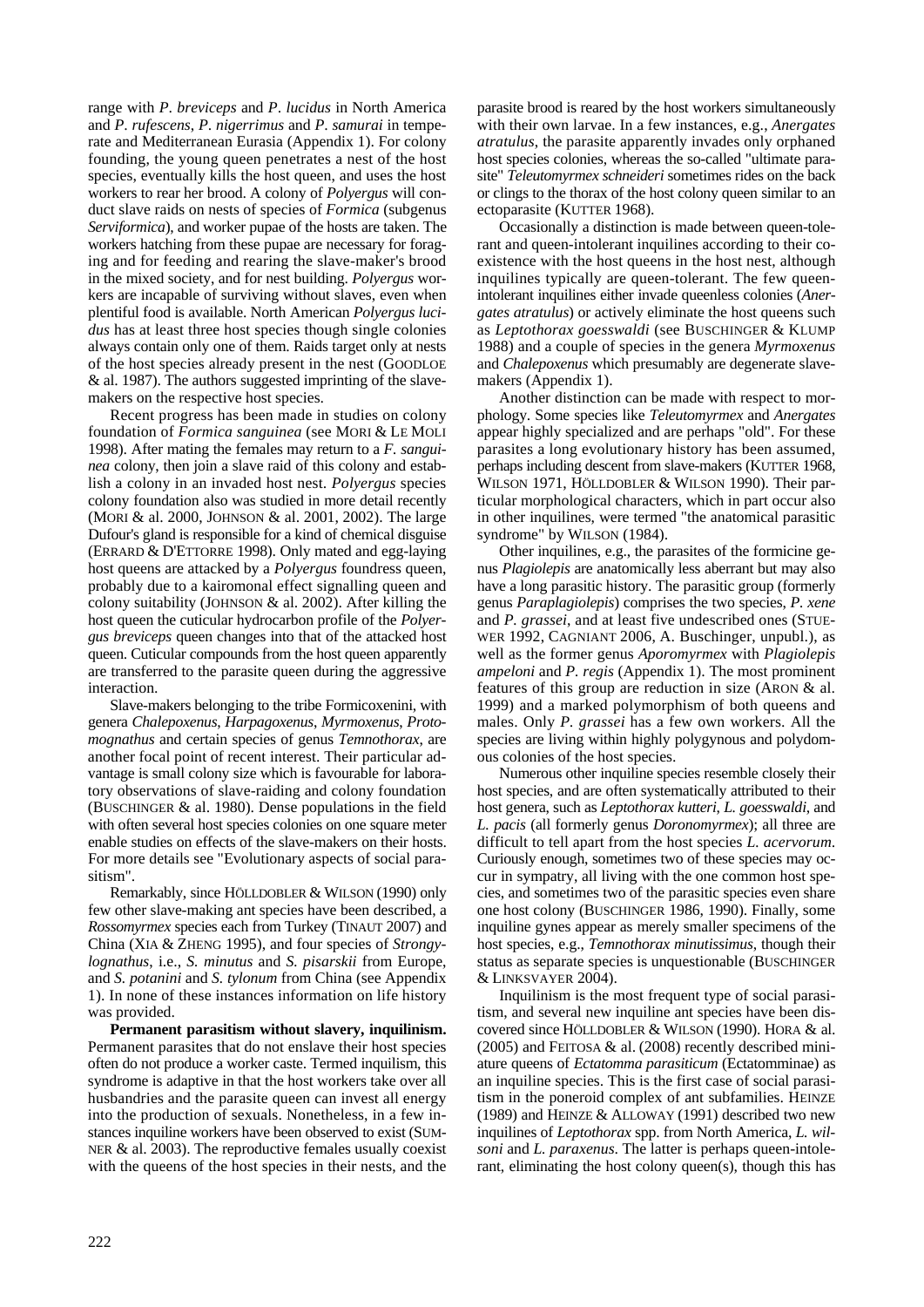not been firmly established (cf. ALLOWAY 2009). JOHN-SON (1994) provided additional information on the life history of the inquiline ant, *Pogonomyrmex anergismus*, a very rare parasite of *Pogonomyrmex rugosus* and *P. barbatus*. JOHNSON & al. (1996) studied *P. colei*, an extremely rare inquiline of *P. rugosus* and supposedly its closest relative. *Myrmica schenckioides* has been described as a new supposedly parasitic species from the Netherlands (BOER & NOORDIJK 2005), though only one specimen had been found in a pitfall trap. KINOMURA & YAMAUCHI (1992) found a new workerless socially parasitic *Vollenhovia*, *V*. *nipponica*, in Japan. For its life history see SATOH & OH-KAWARA (2008). HÖLLDOBLER & WILSON (1990) did not yet refer to any social parasites among the leaf-cutter ants (Attini). It is remarkable therefore that five inquiline taxa in this tribe now have been described (SCHULTZ & al. 1998, SUMNER & al. 2004, SOUZA & al. 2007). AGOSTI (1994) described the first inquiline, and social parasite, in the formicine genus *Cataglyphis*. WARD (1996) reported a new workerless parasite in the ant genus *Pseudomyrmex*, *P*. *inquilinus*, the second one in the genus, and the third one in the subfamily Pseudomyrmecinae. Only one temporary social parasite of this subfamily, genus *Tetraponera*, had been known prior to HÖLLDOBLER & WILSON's listing (1990) (Appendix 1).

#### **Frequency and systematic distribution of parasitic ants**

Among the ca. 12,500 described ant species (AGOSTI & JOHNSON 2009), the ca. 230 known parasitic species represent but a small fraction. For the very well known fauna of Switzerland, the census of KUTTER (1968) remarkably showed about one third of the ca. 110 ant species then known to be parasitic. Most parasitic ant species are rare and not easily found in populations and colonies of their hosts. The actual global number of parasitic species thus might be considerably higher. As had been predicted (WIL-SON 1984), new species continue to be detected, particularly in the tropics.

The distribution of social parasite species among the 22 extant ant subfamilies (BOLTON 2003, plus Martialinae, RABELING & al. 2008) is surprisingly unequal. Although the subfamilies apparently do not differ fundamentally in their form of social organization, social parasites are known mainly among the Myrmicinae and the Formicinae (about 33 out of 139 and 9 out of 25 genera, respectively). Some genera consist of parasitic species only (e.g., *Anergates*, *Bothriomyrmex*, *Chalepoxenus*, *Formicoxenus*, *Harpagoxenus*, *Myrmoxenus*, *Polyergus*, *Protomognathus*, *Strongylognathus*, *Teleutomyrmex*). Other genera comprise numerous independent and a few parasitic species each (e.g., *Formica*, *Lasius*, *Leptothorax*, *Myrmica*, *Plagiolepis*, *Temnothorax*), sometimes due to recent synonymization of formerly separate parasitic genera with their host genera (Appendix 1). Remarkably, the temporary parasitic genus *Bothriomyrmex* (Dolichoderinae) represents the most diverse taxon among the social parasites with ca. 38 valid species and numerous subspecies (JOHNSON 2007).

Although several ant subfamilies comprise few species in total, it is difficult to understand why parasites are (nearly) missing, for instance, from the large group of "poneromorph subfamilies" (BOLTON 2003), where a microgynic social parasite of *Ectatomma tuberculatum* (Ectatomminae) only recently has been described as the first instance (HORA

& al. 2005). Moreover, among the huge subfamilies of Myrmicinae and the Formicinae the numerous parasitic species are concentrated in only a few genera (BUSCHINGER 1986, 1990). For example, the genus *Camponotus* with an estimated 1,500 species comprises but one known social parasite, the inquiline *Camponotus universitatis* (see TINAUT & al. 1992).

A survey of the parasites in different subfamilies reveals that all four basic types of parasitic life habits (xenobiosis, temporary parasitism, dulosis and inquilinism) evolved within both the Formicinae and the Myrmicinae, temporary parasitism in addition among the Dolichoderinae (one genus, *Bothriomyrmex*) and Pseudomyrmecinae, and inquilinism in the Myrmeciinae (BUSCHINGER 1986). Within the myrmicine tribe Formicoxenini slave-making has evolved apparently six times independently (BEIBL & al. 2005). Inquilinism in this tribe originated at least twice (BUSCHINGER 1981), and xenobiosis once (FRANCOEUR & al. 1985). Among the Formicinae the slave-maker genera *Polyergus* and *Rossomyrmex* have evolved independently from one another (HASEGAWA & al. 2002). WILSON (1984) assumed an independent, convergent evolution of nine parasitic species from the large myrmicine genus *Pheidole*. Such polyphyletic origins of very similar parasitic life cycles indicate that there are certain widespread, though perhaps not universal features of normal social behaviour which often become the starting point for parasitic evolution (BUSCHINGER 1970, 1990).

# **Evolutionary aspects of social parasitism**

The most important and also the most controversial aspect of the evolution of social parasitism is how and why some ants have switched over from independent life to social parasitism. The problem may be split into several questions. How to explain the generally close systematic relationship between hosts and parasites? Which selective forces and which ecological conditions might be responsible for or might favour the development of parasitic life habits? Which behaviours in normal social species give rise to the particular parasitic behaviours, i.e., dependent colony foundation and slave raiding? Recent molecular genetic studies have brought a lot of new insights, and often also support previously published assumptions. Nevertheless, the questions remain under scrutiny.

On the first question, concerning the close systematic relationship between hosts and parasites, most authors are in accord. EMERY (1909) pointed out that all the inquilines, slave-makers and temporary parasites are close relatives of their respective host species ("Emery's rule", LE MASNE 1956). The validity of Emery's rule has been intensively discussed, particularly since genetic methods could be applied. A major debate has dealt with this rule in a "strict" and in a "loose" form.

In fact, EMERY (1909) had formulated his statement a bit thoughtlessly. At his time it had been known quite well that slave-maker species each can parasitize two or more slave species at once. Hence, Emery's rule in the strict sense, saying that every parasitic species derives directly from its host species was obsolete from the beginning (BU-SCHINGER 1970, 1990). Multiple host species may also occur among inquilines (HEINZE & al. 1995). Molecular studies have confirmed that Emery's rule usually applies but in the loose sense: the parasites derive from the species group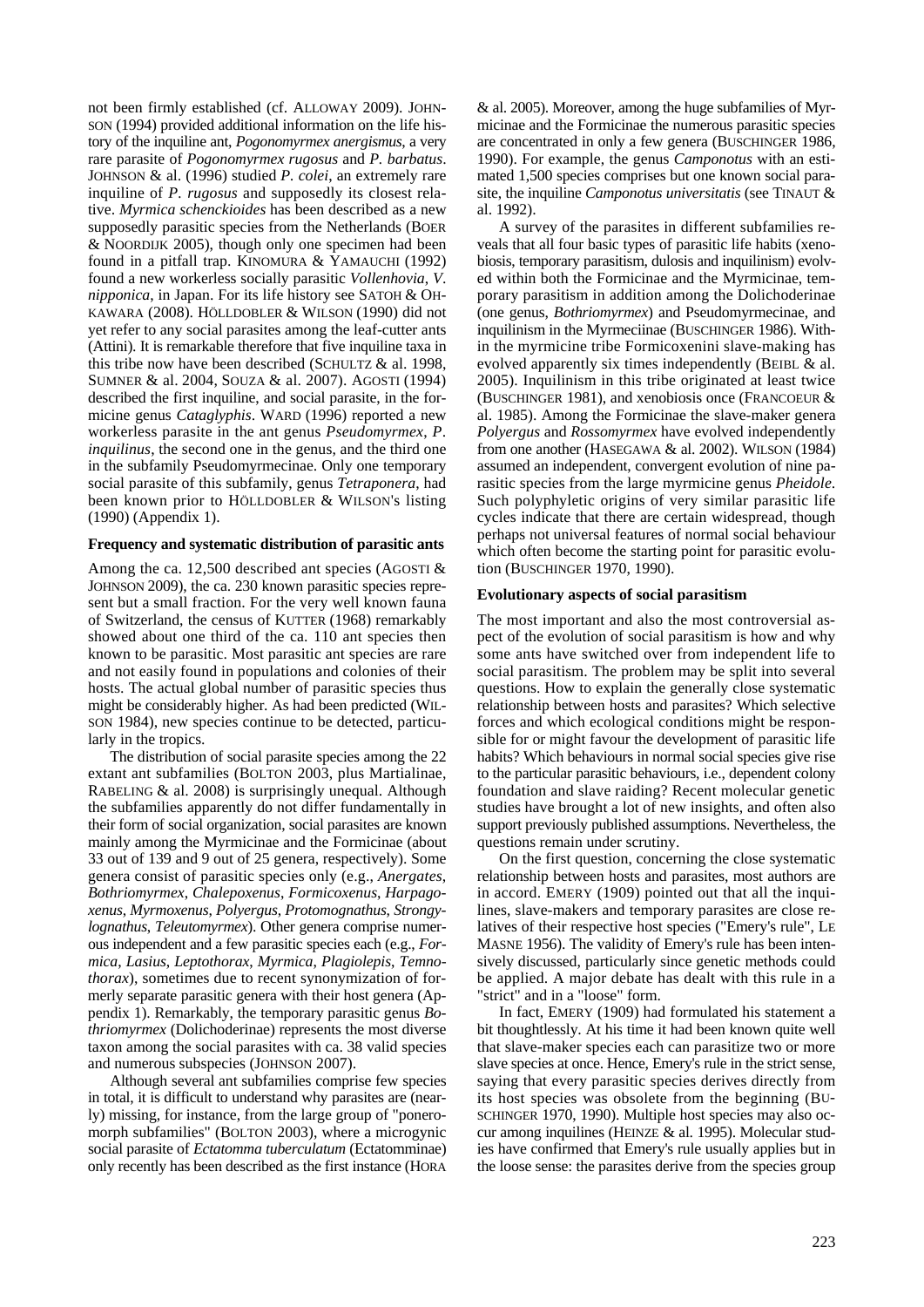or, more frequently, the genus to which their hosts belong (e.g., BAUR & al. 1995, PARKER & RISSING 2002, SUMNER & al. 2004).

SMITH & al. (2007), studying social parasites and their hosts in allodapine bees, stated that "recent molecular phylogenetic studies have revealed a mixture of the two forms [loose and strict Emery's rule] in various ant and wasp groups". They found both pairs of sister species where one species parasitizes the other and parasites less closely related to their respective hosts. Extinctions and host switches have to be taken into consideration when evaluating hostparasite relationships (cf. BUSCHINGER 1970).

Either way, the close relationship of host and parasite may be due to a common ancestor, or to parasites' ability to coexist only with very closely related host species (BU-SCHINGER 1986). In order to live in a mixed society the two species must have compatible communication systems and similar pheromones for nestmate recognition, and the parasite's larvae must be adapted to, among others, the glandular food secretions and feeding habits of the host species workers. When closely related species are involved, these conditions are most easily fulfilled.

**Sympatric or allopatric origin of social parasites?** The question thus focuses on the sympatric or allopatric origin of parasite and host: whether the parasite has directly evolved within and from an independent species, or whether speciation first occurred, perhaps due to a geographical barrier, and subsequently one species went over to parasitize its sister species.

To date most authors lean towards the hypothesis of a sympatric origin of parasitic species, in the nests and populations of the independent ancestor, which then became the host species (KUTTER 1968, BUSCHINGER 1970, BU-SCHINGER 1990, FRANKS & BOURKE 1990, BOURKE & FRANKS 1991, WARD 1996, SAVOLAINEN & VEPSÄLÄINEN 2003). After a parasite and a host have established as different species both the parasite and the host may go through further evolution, adaptation and speciation. This may explain the apparent host shift of some parasites and the use of several hosts by one parasite species (BUSCHINGER 1990). Allopatric speciation of parasite and host, on the other hand, had been favoured by, among others, WILSON (1971, 1975) and by HÖLLDOBLER & WILSON (1990), probably influenced by the widespread belief that speciation can only occur when populations of a species are geographically separated.

Direct evidence in favour of the allopatry scenario is lacking: not a single instance is known of two closely related or sister species with partially overlapping ranges, where one species would parasitize the other in the contact zone, and live independently in the remainder of its range. In contrast, there is potential support of the sympatry scenario: there are a few cases particularly in the genus *Myrmica*, where small females, "microgynes", occur together with "macrogynes" in the same polygynous nest. In some instances the microgynes are believed to still belong to the same species as the queens of ordinary size (*M. ruginodis*, see ELMES 1976, 1978, PEARSON 1981; *Temnothorax rugatulus*, see RÜPPELL & al. 2001). PEARSON (1981) speculated that the interactions of the macrogyne and microgyne forms of *Myrmica ruginodis* "may provide information about the early or pre-parasitic condition". In other instances microgynes (*M. microrubra*, *M. hirsuta*) have been

described as separate, parasitic species. SAVOLAINEN & VEPSÄLÄINEN (2003) confirmed the species status of *M*. *microrubra* and *M*. *hirsuta* with molecular methods but *M*. *microrubra* was synonymized later with *M*. *rubra* (see STEINER & al. 2006). For queen polymorphism and queen size polymorphism see also BUSCHINGER & HEINZE (1992) and HEINZE (2008).

**Polygyny: origin of dependent colony foundation?**  BUSCHINGER (1990) hypothesized that all forms of true social parasitism originate from the adoption of conspecific young queens in colonies of polygynous species. The social organization of the ancestral, and eventual host species (group), and the host's variation in space and time, may be responsible for the development of an emerging parasite to become an inquiline, a temporary parasite, or a slavemaker.

Roughly one half of all ant species investigated for numbers of queens per colony are polygynous or at least facultatively polygynous. In many species monogynous and polygynous colonies occur within a single population, whereas other species are always polygynous (BUSCHINGER 1974, KELLER 1993, HEINZE 2008). Primary polygyny may be a rare consequence of pleometrosis. More frequently, however, young queens are later accepted in already existing polygynous or perhaps also monogynous colonies (secondary polygyny). Polygyny often results in polydomy, where a single colony inhabits several neighbouring nest sites. Sometimes daughter colonies with one or several queens branch off and eventually may interrupt the contacts to the mother colony (ROSENGREN & PAMILO 1983).

The adoption of newly inseminated queens in existing conspecific colonies resembles the events when a young queen of a social parasite penetrates an allospecific, i.e., its host species', colony. Therefore, several authors, including WHEELER (1910), KUTTER (1968), ALLOWAY & al. (1982), ELMES (1973, 1978), BOLTON (1986b), and BUSCHINGER (1970, 1986, 1990) have speculated that polygyny might be the precursor of social parasitism. After all, this hypothesis is the only one that would provide an explanation for the dependent colony foundation of all true social parasites (except the xenobionts).

BUSCHINGER (1990) suggested an intraspecific preparasitic stage of incipient social parasites. Because the assumption of a sympatric speciation and, even more so, the isolation of a preparasitic genotype within a deme and even within the nests of a given non-parasitic species appear quite unusual and unrealistic at the first glance, this suggestion needs some explanation.

There are many reports on ants, e.g., of the genus *Formica*, where sexual offspring from one and the same nest may exhibit alternative behaviours, some mating on top of the nest, others flying off to swarm (ROSENGREN & PAMILO 1983). Such intranidal variation leads to assortative mating (e.g., WEST-EBERHARD 1986, 2005). The process is similar to sympatric speciation by host shift (MUNDAY & al. 2004). If a tendency to produce fewer workers in favour of sexual production (the "deficient genes" of BU-SCHINGER 1990) somehow is linked with the tendency to mate near the nest, and for the females to remain there, the genetic condition of an incipient parasite, a "preparasite", has been achieved. In polygynous species this linkage evidently can happen (BUSCHINGER 1990). Intranidal mating provides an at least partial sexual isolation be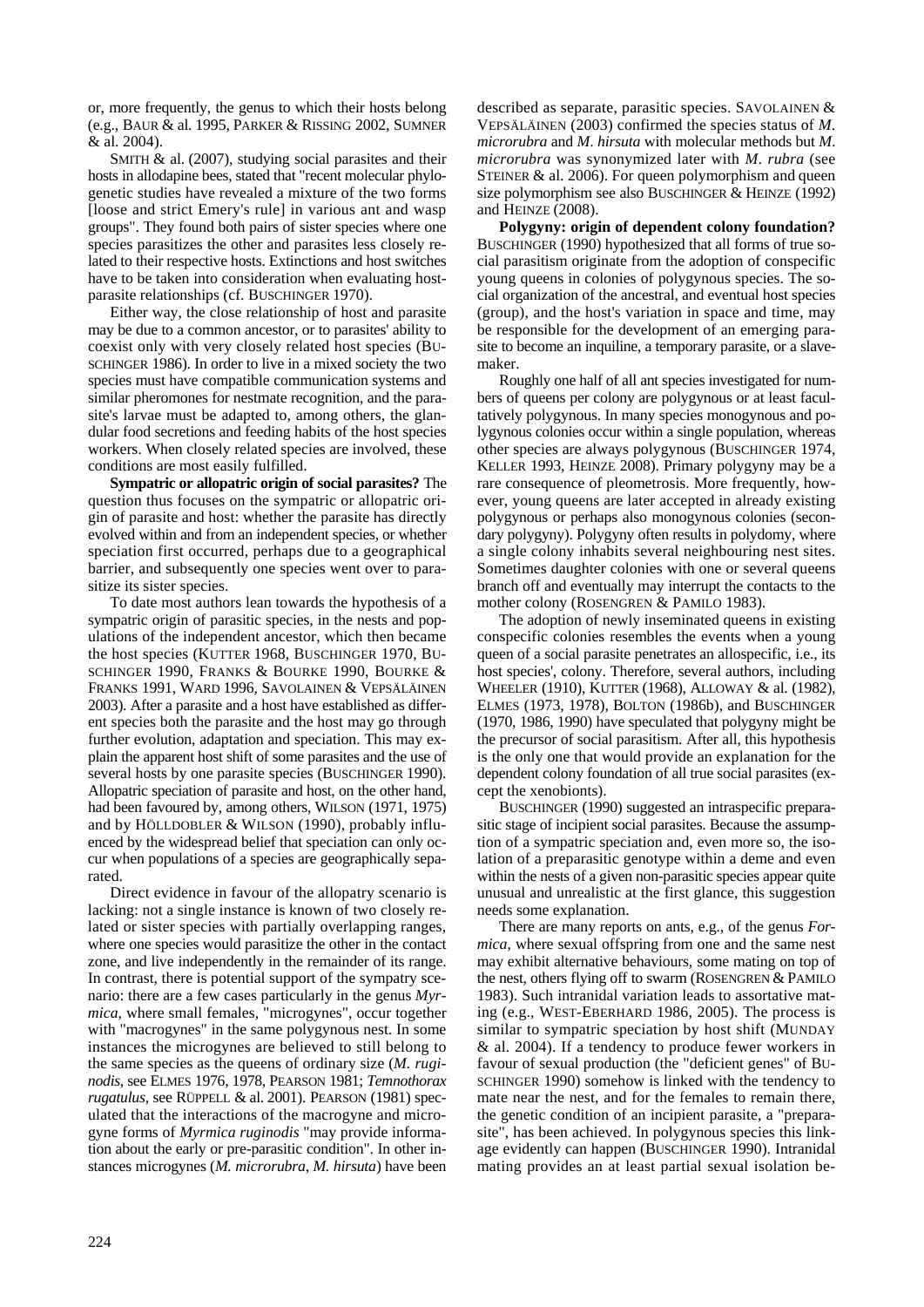tween the swarming phenotypes and those remaining in place. Nest-mating increases inbreeding, and thus the accumulation of "deficient genes", and it can be expected to gradually increase the genetic differences between nestmating and swarming genotypes.

Other mechanisms may then enhance the speciation process. For example, a conceivable means to produce a higher number of sexuals would be to reduce them in size. Smaller sexuals have less energy for a long mating flight and for independent colony foundation but tend to remain in the mother colony and indeed, inquiline and temporary parasitic ant queens often are considerably smaller than the related host species queens (e.g., ARON & al. 1999).

In essence, there apparently are some traits in the social organization of ants which are involved in the frequent and convergent formation of inquilines, slave-makers and temporary parasites. These traits probably are polygyny, polydomy, inbreeding, and perhaps territorial behaviour (see below), which in various combinations may give rise to the major types of social parasitism. In most groups of (potential) host species apparently only one option, inquilinism or temporary parasitism, is available. In other groups, e.g., the genera *Leptothorax* and *Temnothorax*, queen-tolerant and queen-intolerant inquilines and slave-makers perhaps evolved in a radiative manner from a common, preparasitic stage.

**Territorial behaviour as origin of slave-making?**  Much of the relevant literature on the origin of parasitic behavioural patterns from ordinary social ones refers to the conspicuous behaviour of slave raiding. Territoriality is often observed among neighbouring conspecific ant colonies (HÖLLDOBLER 1976, 1979). A dominant colony may invade a weaker one, kill the adults and rob its broods. From such brood items workers may develop which join the workforce of the dominant colony. HÖLLDOBLER (1976) described such "intraspecific slavery" in *Myrmecocystus*. WILSON (1975), ALLOWAY (1979, 1980), POLLOCK & RIS-SING (1989), and STUART & ALLOWAY (1982, 1983) put forward the hypothesis that interspecific dulosis originated from such intraspecific slavery. Intraspecific slavery, however, does not address the parasitic mode of colony formation. ALLOWAY (1980), STUART & ALLOWAY (1983) and TOPOFF (1990) have tried to combine both territorial competition and the adoption of young queens as a preadaptation for parasitic colony foundation.

**Predation on foreign ant brood as origin of slavemaking?** Another hypothesis on the origin of slavery had been put forward already by DARWIN (1859). With reference to the then known slavery of *Polyergus* and *Formica*  (*Raptiformica*) he suggested that slave-making originated from predation on brood of other species. Pupae which by chance were not consumed could hatch and become an additional workforce. Selection would have favoured colonies gaining ever more slaves by this means. Apparently the facultative slavery of the subgenus *Raptiformica* was a nice intermediate stage in the evolution of the highly specialized genus *Polyergus* the species of which are absolutely dependent upon their slaves.

This "predation hypothesis", however, like the "territorial hypothesis", does not address the parasitic foundation of colonies in all known slave-making species. Another major counterargument is the fact that slavery did not evolve among those groups of ants which are particularly specialized predators of other ants, such as some *Myrmecia*, *Gnamptogenys*, and several army ant species (HÖLLDOBLER & WILSON 1990). *Cerapachys* (see HÖLLDOBLER 1982) and *Sphinctomyrmex* (see BUSCHINGER & al. 1990) store captured ant brood over days or weeks in their nests, but then consume them all.

**Selective forces involved in the evolution of social parasitism.** No really convincing answers exist to the question on the selective forces involved in the evolution of social parasitism. Several authors (e.g., KUTTER 1968) have stressed that independent colony foundation by single young queens is a hazardous period, and that this risk could be reduced either by joining a colony of their own species (leading to polygyny), or by invading a foreign colony and becoming an inquiline or temporary parasite. However, penetrating a foreign colony is also a risky venture. It could be selected for only when it is more successful than independent colony founding. KUTTER (1968), HÖLL-DOBLER & WILSON (1990) and HEINZE (1993) also discussed the difficulties of solitary founding in cold climates as a possible reason for the high frequency of parasitic ants in higher latitudes.

#### **Evolutionary modifications of life cycles in parasitic ants**

Apart from the fundamental questions on the evolutionary origin of social parasitism a large body of information has accumulated referring to evolutionary modifications of life cycles and behaviour within parasitic species groups. Considerable advances in this field have been achieved in recent times.

WILSON (1971) and HÖLLDOBLER & WILSON (1990) had suggested several evolutionary pathways, all of which end up in an ultimate state of permanent parasitism or inquilinism. Therefore it should be of interest to look for such pathways particularly in groups or genera where several of the types of social parasitism are represented. However, the theory of there being gradual pathways to inquilinism has been questioned (BUSCHINGER 1986, 1990, BOURKE & FRANKS 1991) because there is practically no evidence for transitions from xenobiosis, temporary parasitism or slavery to a typical inquilinism, as will be shown below. In addition, a major argument against these pathways is the fact that inquilines are found in a comparatively high number of genera in which the other kinds of social parasitism, hence potential precursors, are unknown (BUSCHINGER 1990).

**A route from xenobiosis to inquilinism?** The frequent coexistence of nests of different ant species in close proximity has, surprisingly, not often led to the evolution of xenobiotic relations in ants in general. Within the apparently monophyletic (FRANCOEUR & al. 1985) guest ant genus *Formicoxenus*, or in the tribe Formicoxenini, there is no workerless inquiline that could be postulated to have evolved from the guest ants (e.g., HEINZE 1995). In the other group that contains guest ants, *Polyrhachis*, again nothing points in the direction of an evolutionary transition from one of the observed instances towards inquilinism.

In the myrmicine genus *Megalomyrmex*, *M. symmetochus* is suggested as being a guest ant of the fungus-growing *Sericomyrmex amabilis* (see BRANDÃO 1990, HÖLL-DOBLER & WILSON 1990). However, this conclusion may be questioned since ADAMS & al. (2000) claimed that at least one *Megalomyrmex* species conducts raids on the fungus of its attine host, a behaviour that has been termed agro-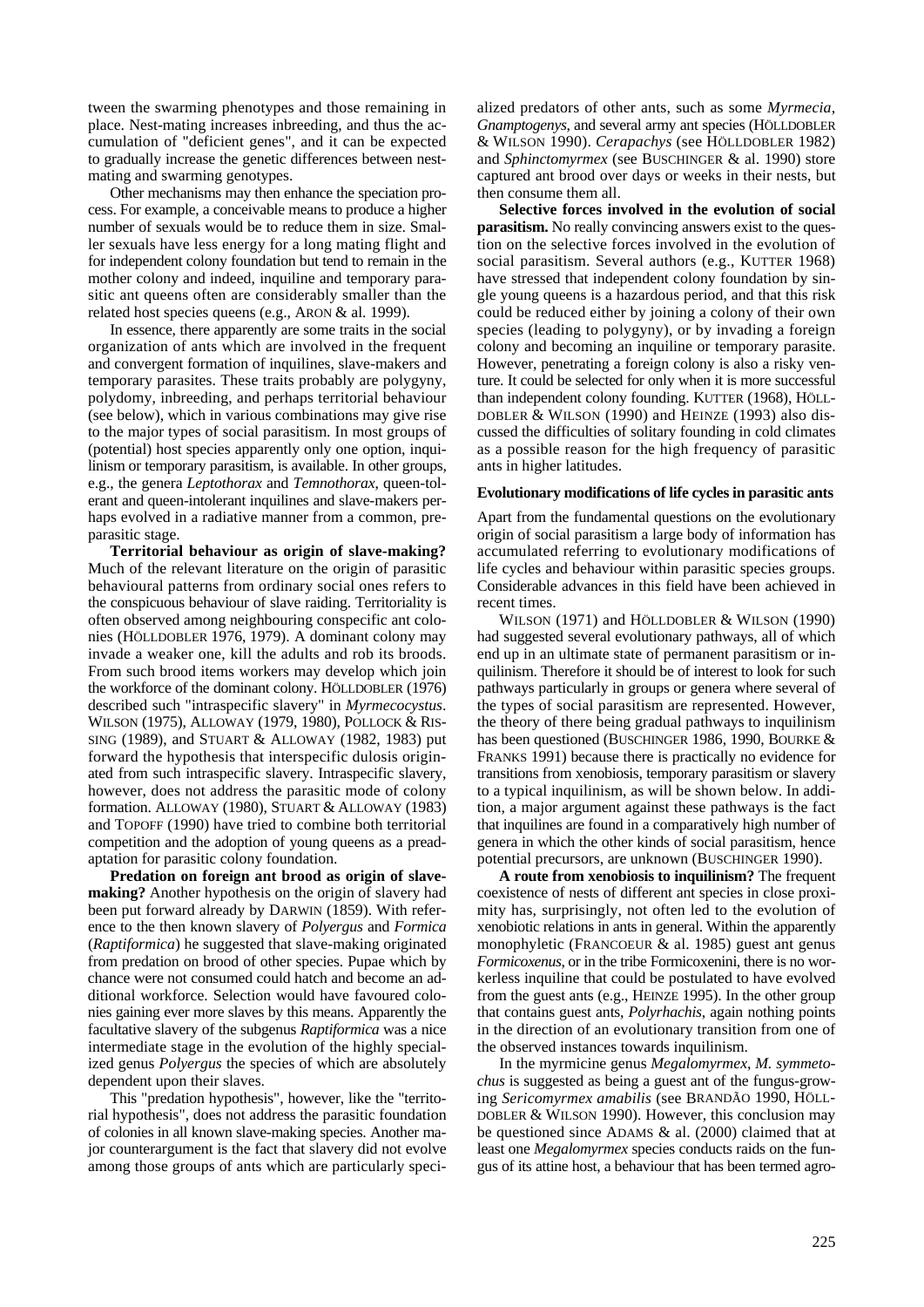predation. Most *Megalomyrmex* species apparently are freeliving or at most pillagers of brood and fungus for food from certain attine species. *Megalomyrmex mondabora* is always associated with nests of several attine species and was, therefore, referred to as a social parasite (ADAMS & LONGINO 2007), although these "parasite" ants just consume fungus and larvae of the "host". The *Megalomyrmex* life histories are reminiscent of "thief ants", such as the lestobiotic *Solenopsis fugax* (cf. HÖLLDOBLER & WILSON 1990). Again, there is no reason to assume the evolution of inquilines from the (perhaps even non-existing) xenobiosis in this group of about 31 species (BRANDÃO 2003) (Appendix 1).

**A route from slave-making or temporary parasitism to inquilinism?** Any discussion involving the evolution of dulosis or temporary parasitism must take into consideration that both life histories comprise the feature of parasitic colony foundation. Nevertheless, many suggestions for the origin of slavery exclusively refer to the slave-making process itself.

DARWIN (1859) proposed an evolutionary scenario for the wood ants (*Formica* and allied genera), that began with brood predation for food and led via the facultative slavery of the subgenus *Raptiformica* to the obligatory dulosis of the Amazon ants, genus *Polyergus*. Later, two workerless inquilines, *Formica talbotae* and *F. dirksi*, were detected in this group (WING 1949, TALBOT 1977). Whether the latter two species are descendants of temporary parasite ancestors, or derive directly from independent polygynous forms, is open to question.

Within the myrmicine tribe Formicoxenini (Appendix 1), an evolution from slave-making species to workerless, permanently parasitic forms has been documented in the genus *Myrmoxenus* (= *Epimyrma*). The life history of this genus, which was supposedly a "remarkably clear evolutionary progression leading from temporary social parasitism to full inquilinism" (WILSON 1975), had to be rewritten completely (BUSCHINGER 1989a, HÖLLDOBLER & WILSON 1990). In this genus neither a temporary parasite nor a typical full inquiline has been found as yet. Instead, five species conduct slave raids with group recruitment and stingfighting. During colony foundation the young queen throttles the host colony queen over weeks or even months until she finally dies. In *Myrmoxenus kraussei* the number of workers is drastically reduced to only about 3 - 5 (one population is workerless; BUSCHINGER 1989b), and slave-raiding is, thus, ineffective, even though under laboratory conditions the workers are still capable of performing all raiding activities.

Finally, three *Myrmoxenus* species have been found with only queens and no workers (*M*. *adlerzi*, *M*. *corsicus*, *M*. *birgitae*). Nevertheless, the young queens throttle the host queens to death as do their slave-making relatives. Thus, they differ from true inquilines which coexist with the host species queens or invade orphaned host colonies (WINTER 1979, BUSCHINGER & al. 1983, BUSCHINGER & WINTER 1985, DOUWES & al. 1988). Also, in this genus an evolution from normal swarming behaviour of the alate sexuals to mating in the mother colony, and thus inbreeding, has been found. Three of the slave-raiding species have mating flights; two slave-raiding species (*M. algerianus, M. bernardi*) and all the "degenerate slave-makers" and workerless species of the genus mate inside the nest (Appendix 1).

In this context note that experimental crossbreeding of several *Myrmoxenus* species with very different life habits has clearly demonstrated that they belong to one genus and that they are very closely interrelated (JESSEN & KLIN-KICHT 1990, BUSCHINGER 2001).

An evolution obviously paralleling that of *Myrmoxenus* has been observed in the genus *Chalepoxenus*, which also belongs to the Formicoxenini, and which also comprises both actively dulotic species (*C*. *muellerianus*, *C*. *kutteri*) and at least one apparently degenerate slave-maker (*C*. *brunneus*) (CAGNIANT 1985, EHRHARDT 1987, BUSCHINGER & al. 1988, 1989, SCHUMANN 1992) (Appendix 1). During slave-raids the *Chalepoxenus* workers sting their opponents to death. Surprisingly, this genus, like *Myrmoxenus*, parasitizes a couple of *Temnothorax* species, and even more surprising, several *Temnothorax* species may be hosts of both a *Chalepoxenus* and a *Myrmoxenus* species. Both genera are distributed around the Mediterranean. As in the workerless *Myrmoxenus* species, the workerless *Chalepoxenus brunneus* also has preserved the host-killing behaviour of its dulotic congeners. One major difference between the dulotic *Chalepoxenus* species and *C*. *brunneus* is that the dulotic *Chalepoxenus* queens kill or drive off all adult workers, and take over only the host species brood, whereas the *C. brunneus* queen stings only few of the host workers, and somehow is accepted by the others.

In a third group of social parasites of the tribe Formicoxenini no evolutionary trend, such as one from slavery to inquilinism, is discernible. *Harpagoxenus sublaevis*, *Leptothorax* (= *Doronomyrmex*) *kutteri*, *L.* (= *D.*) *goesswaldi* and  $L$ . (=  $D$ .) *pacis*, the four European parasites of a common host species, *Leptothorax acervorum*, all exhibit different strategies of host exploitation. Nevertheless all four, according to Emery's rule, should be closely related to the host species, and thus also to each other. Morphological, karyological and ethological evidence support this assumption (BUSCHINGER 1990): *Harpagoxenus sublaevis* is an actively dulotic species with a life history similar to that of *Chalepoxenus.* The one dissimilarity is that *H. sublaevis* has a different fighting technique when raiding for slaves or taking over a host colony. With secateur-like mandibles it cuts off the appendages of the host species workers. Apart from *L. acervorum* which is the most frequent host of *H. sublaevis*, *L. muscorum* and *L. gredleri* are also enslaved. *Leptothorax kutteri* is a typical inquiline. It is workerless, and usually several reproductive queens coexist with the *L. acervorum* queens in a nest. Morphologically, *L. kutteri* has few peculiarities, and closely resembles the host species (BUSCHINGER 1966, ALLIES & al. 1986). *Leptothorax goesswaldi* was long believed to represent another workerless inquiline. However, the *L. goesswaldi* queen, soon after mating in August, penetrates a host colony and waits there until the next spring. She then develops fertility and slowly kills the colony's *L. acervorum* queens by cutting off their antennae (BUSCHINGER & KLUMP 1988). *Leptothorax goesswaldi* therefore may be termed a "murderparasite" in the sense of FABER (1967), or a queen-intolerant inquiline. *Leptothorax pacis*, finally, is apparently a third inquiline of *L. acervorum,* which lives with functional host queens. Host species sexuals are often produced alongside the parasites' offspring (BUSCHINGER 1971, BUSCHIN-GER & al. 1981). More recent observations, however, revealed that the *L. acervorum* queens in nests infested by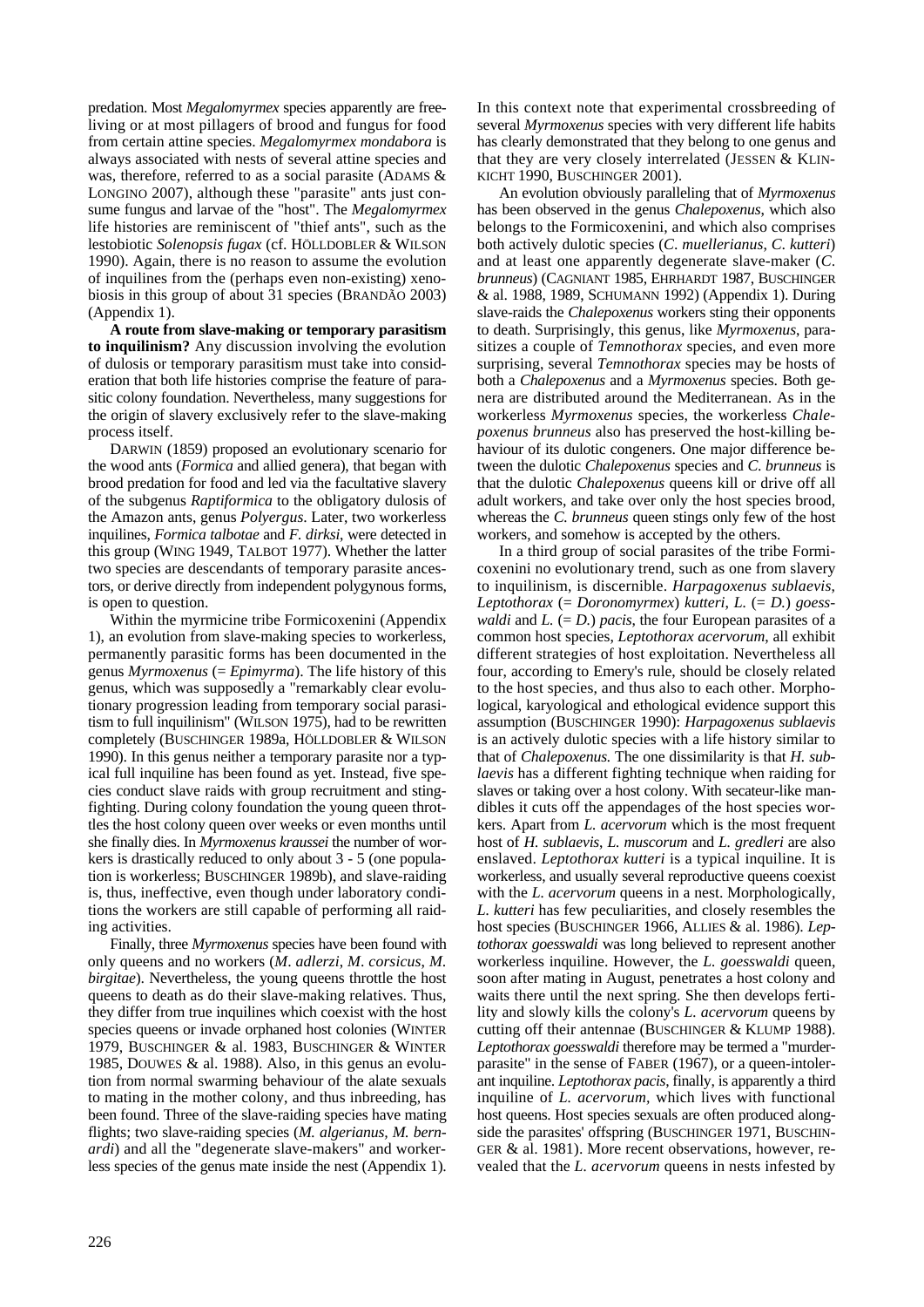*L*. *pacis*, albeit not showing signs of being physically damaged, have reduced fertility (BUSCHINGER 1990). Host species sexuals are reared for one or two years after the invasion of a colony by *L*. *pacis*, from larvae which are still present. In this group of Formicoxenini the larvae usually hibernate once, and often twice, before pupation. It is not conceivable that the three workerless species, *L*. *kutteri*, *L*. *goesswaldi* and *L. pacis*, which are morphologically very similar to their common host *L. acervorum* (former genus *Doronomyrmex*) have originated from the morphologically much more specialized slave-maker genus *Harpagoxenus*.

The inquiline status of the North American species *Leptothorax* (= *Doronomyrmex*) *pocahontas* is questionable, and its life history remains enigmatic (BUSCHINGER & HEIN-ZE 1993). As in Europe, the tribe Formicoxenini in North America comprises several slave-making and inquiline genera and species (BUSCHINGER 1981, BEIBL & al. 2005) (Appendix 1) with a couple of slave-making ants (*Temnothorax duloticus*, *Temnothorax* sp., *Protomognathus americanus*, *Harpagoxenus canadensis*) and a few inquilines (*Temnothorax minutissimus*, *Leptothorax paraxenus*, *L*. *wilsoni*). *Harpagoxenus canadensis* has a number of ill-defined slave species that belong to the *L. muscorum* complex (BUSCHIN-GER & al. 1980, STUART & ALLOWAY 1983). Again, nothing suggests that inquilines in this group originate from dulotic relatives.

The social parasites in the tribe Tetramoriini, from the genera *Strongylognathus*, *Anergates* and *Teleutomyrmex*, require a special consideration. *Strongylognathus* is a Palaearctic genus of ca. 25 species, all characterized by sabershaped piercing mandibles. They live as parasites together with *Tetramorium* species, and probably most of them are active slave-makers. Two species, *S. testaceus* and *S. karawajewi*, apparently are queen-tolerant inquilines though they have retained a comparatively high number of own workers (SANETRA & BUSCHINGER 2000). *Anergates atratulus* is a long-known workerless inquiline of *Tetramorium* species that probably invades already orphaned host colonies. The males are wingless, "pupoid". Mating thus occurs inside the mother colony whereas mated gynes disperse on the wing. The sex ratio is considerably female-biased (0.67 - 0.98 female sexuals / total sexuals), and males are able to mate with at least three, but supposedly many more gynes (HEIN-ZE & al. 2007). Several *Anergates* queens (up to four observed) may coexist in one host colony. Inbreeding, thus, occurs regularly but is not obligatory. *Teleutomyrmex schneideri*, finally, is the famous "ultimate social parasite" (HÖLLDOBLER & WILSON 1990), extremely rarely found in colonies of European *Tetramorium* spp. and probably sharing the host species with *Anergates atratulus*. *Teleutomyrmex schneideri* has been found in the Swiss and French Alps, in the Pyrenees, in Spain (ESPADALER & CUESTA 2006), and once in Turkmenistan (BUSCHINGER 1995). A second species, *T. kutteri*, was described from the Spanish Sierra Nevada (TINAUT 1990) (Appendix 1).

In this tribe Tetramoriini, the parasitic genera *Strongylognathus*, *Anergates* and *Teleutomyrmex* apparently have separate phylogenetic origins in the host genus *Tetramorium* (see SANETRA & BUSCHINGER 2000). The host species among the Tetramoriini traditionally were named *Tetramorium caespitum* and / or *Tetramorium impurum*. However, recent investigations of SCHLICK-STEINER & al. (2006) have demonstrated that the *Tetramorium caespitum* / *impurum*

complex in Europe comprises at least seven species. Since it is very difficult *a posteriori* to attribute the records of *Tetramorium* hosts in the literature to one or the other taxon among those newly detected it is preferable at present to name the host species "*Tetramorium* sp." In any case, also in the tribe Tetramoriini nothing points to an evolution of the inquiline genera from slave-making ancestors.

In summary, little evidence supports the hypothesis of different evolutionary pathways leading from xenobiosis, temporary parasitism or slavery to inquilinism as had been suggested (e.g., HÖLLDOBLER & WILSON 1990). Instead, as pointed out under "Evolutionary aspects of social parasitism", a separate origin of inquilines directly from independent, i.e., non-social-parasite, ancestors appears more probable.

#### **Mechanisms involved in the coexistence of two or more species in one nest**

The first problem a parasite queen has to cope with is to be accepted in a host species colony. Many papers have addressed this subject. LENOIR & al. (2001) discussed a "chemical insignificance" of young social parasites when penetrating a colony, just like callow ants that quite easily can integrate into a foreign colony. In addition, host and parasite probably are similar in their semiochemistry and the two factors together may facilitate the "necessary mimicry to bypassing the colony odor barrier". The authors also reviewed the various chemical weapons applied by social parasites such as propaganda, appeasement or repellent substances mainly during the usurpation period.

More generally, the coexistence of two or, in slavemaker colonies, even more species within a colony implies a number of mechanisms ensuring mutual tolerance and more or less perfect cooperation. On the other hand, this coexistence also gives rise to conflicts, more than in monospecific colonies, that have been addressed in numerous recent publications.

**Host specificity and host-parasite recognition, imprinting.** Some progress has been achieved mainly with respect to imprinting and host specificity. Slave-makers (*Chalepoxenus muellerianus*) are known to imprint on their specific slave species. The slave-maker workers search for, and attack, preferably neighbouring colonies belonging to the same species that is already present as slaves in their colony (SCHUMANN & BUSCHINGER 1995). Young queens of *C. muellerianus* also tend to attempt to penetrate colonies of the host species present in their colony of birth, for parasitic colony foundation (SCHUMANN & BUSCHINGER 1994). Imprinting mainly occurs in young slave-maker workers and queens after hatching from pupae. However, the results also suggested a pre-imaginal learning already during the larval and / or pupal instars (SCHUMANN  $&$  BU-SCHINGER 1994). Host choice apparently is due to a blend of predisposition and early learning. That host specificity thus is a matter of host choice in *Myrmoxenus* and *Chalepoxenus* is further supported by experiments showing that several species could be reared with non-natural hosts, i.e., that the properties of the host species may be comparatively irrelevant (SCHUMANN & BUSCHINGER 1995, BU-SCHINGER 2001). Even mate recognition during sexual behaviour of a parasite species may be influenced by the host species that had reared the parasites (BEIBL & al. 2007).

The other way round, also the host species may imprint on their slave-makers. BLATRIX & SERMAGE (2005) have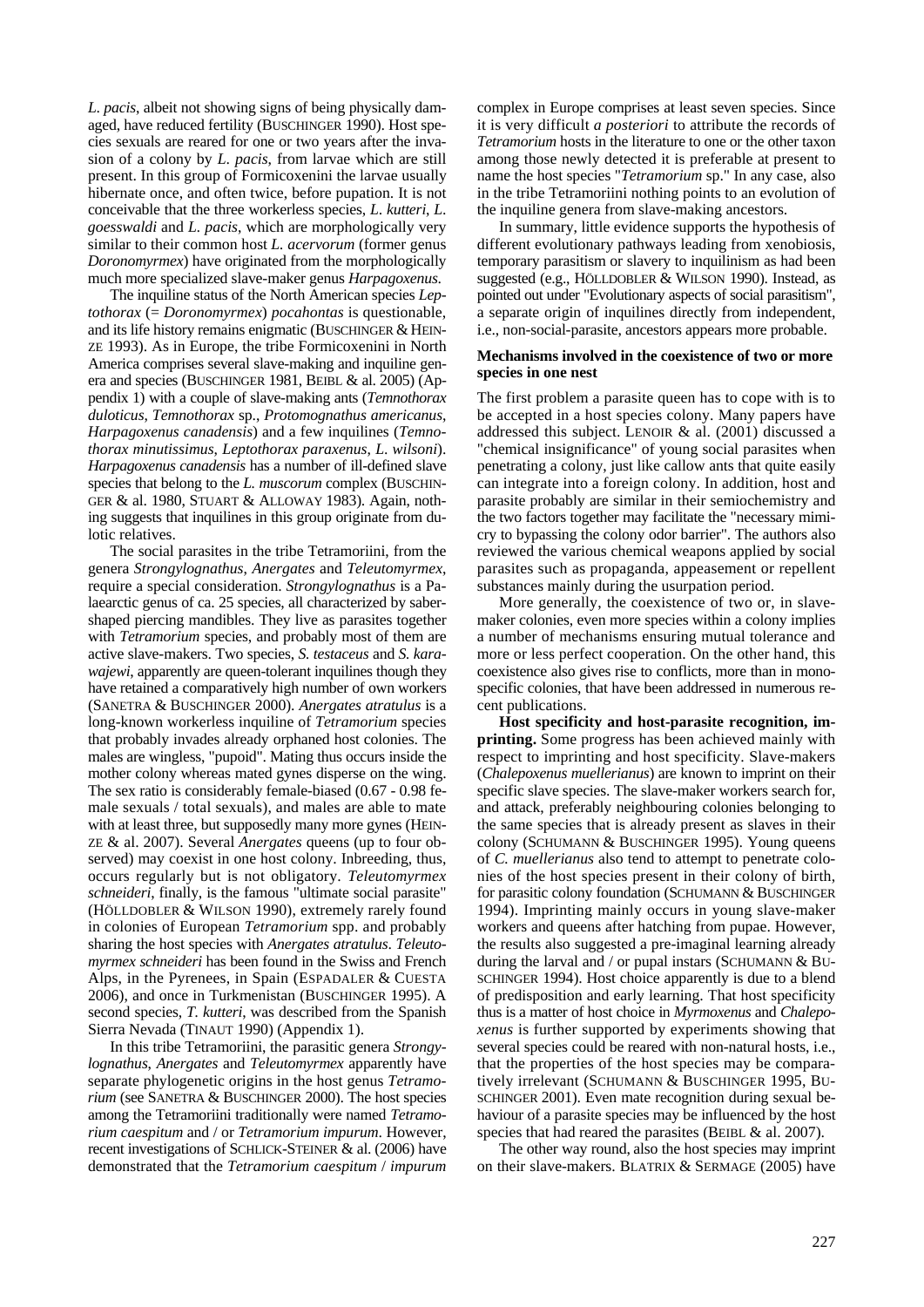studied this phenomenon in the slave-makers *Chalepoxenus muellerianus* and *Myrmoxenus ravouxi*. The principal host species of both, *Temnothorax unifasciatus*, imprints better on the parasites than *Temnothorax parvulus*, a species that in nature is never parasitized by any slave-maker or inquiline.

The mentioned findings in myrmicine slave-makers match the observations of GOODLOE & al. (1987) in North American *Polyergus lucidus* (Formicinae): in any single nest of this species only one out of three possible slave species has been found. The slave-makers raid only colonies of that particular species. The *Polyergus* scouts must be responsible for this selective raiding. BONO & al. (2007) also observed in an area with two sympatric hosts present (*Formica occulta* and *Formica* cf. *argentea*) that individual colonies of the slave-maker *Polyergus breviceps* differed in host preference during raiding and specialized on only one of the two available host species. In line with this, for European *Polyergus rufescens*, LE MOLI & MORI (1987) stated "we can assume that social experience immediately following eclosion of *F*. *cunicularia* workers can fully explain their enslavement in nature and, therefore, the interspecific altruism of this host species towards the parasite."

**Cooperation within a slave-maker colony.** The necessary cooperation within a slave-maker nest requires mutual tolerance of the slaves which may have been captured as pupae from several host colonies and which may even belong to two or three host species. Interestingly, the pattern of acceptance among slaves can differ from the acceptance of slave brood by the slave-makers themselves, as in a topical example from SCHUMANN & BUSCHINGER (1991): *Harpagoxenus sublaevis* enslaves up to three host species, *Leptothorax acervorum*, *L*. *muscorum* and *L*. *gredleri*. The slave-makers raid on colonies of all host species indiscriminately and on a few occasions all three host species have been found within one and the same *Harpagoxenus* colony. However, *L. acervorum* slaves refuse pupae of *L*. *muscorum* brought in by the *Harpagoxenus*, whereas *L*. *muscorum* slaves accept *L*. *acervorum* pupae. As a consequence, *Harpagoxenus* colonies with only *L*. *acervorum* slaves, and with a mixed stock of *L*. *acervorum* and *L*. *muscorum* slaves are frequent, whereas colonies with *L*. *muscorum* alone are rare, although *H*. *sublaevis* queens invade colonies of *L*. *acervorum* and *L*. *muscorum* for colony foundation at about equal rates.

Slave species differ also in their inherent tendency to cooperate with slave-makers, as follows from experiments by MORI & al. (1996). These authors tested the acceptance of slave-maker cocoons (*Polyergus rufescens*) by freeliving workers of two slave species, *Formica cunicularia* and *F*. *rufibarbis*. Workers of both species cared for the foreign brood and for conspecific brood at comparable rates. This was different, however, with cocoons of the facultative slave-maker, *Formica* (*Raptiformica*) *sanguinea*: They were not accepted by the two slave species although both can serve as slaves in colonies of *F*. *sanguinea*. An interspecifically recognisable brood pheromone and brood mimicry by *Polyergus* but lack of those in *Raptiformica* and, more generally, a closer phylogenetic relationship between *Polyergus* and the slave species may be responsible for the observed differences.

**Chemical recognition signals.** Since D'ETTORRE & HEINZE (2001) provided a detailed account of chemical re-

cognition in slave-making ants and their slaves the subject shall be only briefly addressed here. Chemical analyses of *Polyergus rufescens* and its slave species revealed that newly hatched slave-makers develop or acquire a cuticular hydrocarbon profile matching that of the slave species present (D'ETTORRE & al. 2002). Social integration of *P. rufescens* workers into host colonies thus appears to be due to the ability to modify their cuticular hydrocarbon profile accordingly. In analogy, the slave-maker queen of *Polyergus breviceps* kills a host colony queen and during this process she changes her cuticular hydrocarbon profile (JOHN-SON & al. 2001).

Eggs, as other brood instars, of slave-making *Polyergus breviceps* must elicit rearing behaviour from several host species. According to JOHNSON & al. (2005), two host species nevertheless discriminated against and rejected slavemaker eggs, despite hydrocarbon analyses that revealed an adaptation to local host species. The authors suggested that host rearing of *P. breviceps* eggs might reflect an evolutionary equilibrium that is maintained by probability and cost of recognition errors.

**Dominance behaviour.** Among social parasites, particularly among slave-maker workers, dominance behaviours are frequently observed, mainly in orphaned colonies (i.e., where the parasite queen was lost). Slave-maker workers usually have well-developed ovaries but at least better developed ones than their slaves (BUSCHINGER 1990), and thus have a considerable reproductive potential (HEINZE 1996). FRANKS & SCOVELL (1983) considered this in context with dominance hierarchies detected among slavemaker workers. In their experiments, the queen solicited food preferentially from dominant workers. The authors suggested that the queen thus might limit their production of eggs, and that the hierarchies, on the other hand, may be explained as competition for the production of males.

BLATRIX & HERBERS (2004) studied dominance hierarchies in colonies of the slave-maker ant *Protomognathus americanus.* Both in queenright and queenless colonies near-linear dominance hierarchies were found that were correlated with reproductive activity. The queen, when present, dominates the workers and monopolizes reproduction. In queenless nests only one of the *Protomognathus* workers lays eggs that develop into males. In contrast, in *Polyergus rufescens*, the slave-maker workers produce up to 100% of the males reared by a queenright colony (BRUN-NER & al. 2005). The authors suggested that slave-maker workers are more strongly selected to increase direct fitness by producing sons than workers of independent species.

#### **Coevolution of social parasites and their hosts**

In this section, further aspects of interactions between host and parasite species shall be addressed, namely those revolving around the important question of whether and how the antagonistic actions of the parasites, especially slavemakers, elicit measurable evolutionary reactions in the host species or their populations. Whereas an "evolutionary arms race" is clearly demonstrable on the side of the parasites with their sometimes conspicuous adaptations such as strong mechanical armament, chemical secretions and changes in life cycles, sex ratios and sexual behaviour, it is more difficult to detect reactions of the host forms (DAVIES & al. 1989).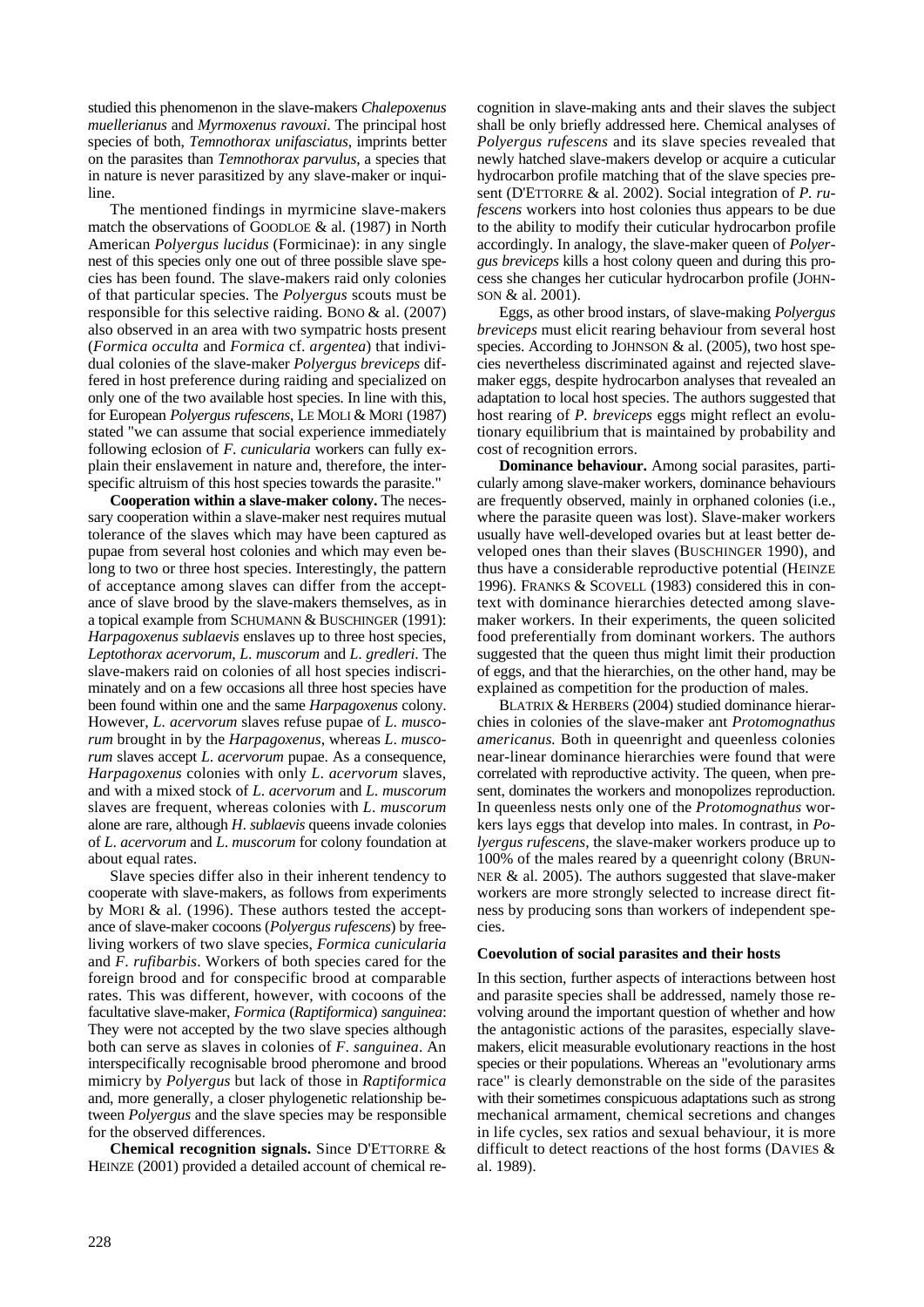In this context, we have to consider the following. Though published data are rare, it is evident that social parasites, particularly the inquilines and the slave-makers, never occur throughout the range of the respective host species. In fact, they often occupy only small parts of this range (e.g., WILSON 1971, ZAMORA-MUÑOZ & al. 2003). Usually the parasites are found in more or less isolated patches within the host range, and often these patches are characterized by particularly high densities of the host species (A. Buschinger, unpubl.). Consequently, population sizes of the parasites also are much smaller than those of the host species. Between three and ten parasitized colonies per 100 host colonies is often a realistic estimate, within a patch where the parasite is present at all. Inquilines may be even rarer: only 10 of 776 (1.3%) nests of *Pogonomyrmex rugosus* were parasitized by the inquiline, *P. colei* in a survey by JOHNSON & al. (1996), while at two other sites none out of 1499 potential host colonies contained the parasite. Taking a conservation point of view, TRONTTI & al. (2006) concluded that populations of the rare Mediterranean *Plagiolepis xene*, an inquiline of *P. pygmaea*, are genetically highly vulnerable, as a consequence of their rarity.

Of course a slave-maker colony can attack and decimate several host colonies in the vicinity of its nest, but there will always remain numerous host colonies that never experience any impact by slave-makers. Interestingly, different slave-maker species may harm their respective hosts differently. According to HARE & ALLOWAY (2001) the slave-maker *Protomognathus americanus* in exclosure experiments did not significantly damage one of its hosts, *Temnothorax longispinosus*, whereas another host, *Temnothorax curvispinosus*, experienced marked reductions in productivity when the slave-maker *Temnothorax duloticus* was present.

Given the restricted ranges of social parasites and the very low densities as compared to their hosts it is altogether hard to imagine how social parasitism should exert sufficient selection pressure to stimulate the evolution of particular defensive mechanisms in a host species as a whole. Nevertheless, coevolution and the subject of coevolutionary arms race among hosts and parasites have been addressed in recent times, frequently at the population level, e.g., by BRANDT & FOITZIK (2004), BRANDT & al. (2005, 2007), DAVIES & al. (1989), D'ETTORRE & HEINZE (2001), FISCHER-BLASS & al. (2006), FOITZIK & al. (2003), JOHN-SON & HERBERS (2006).

Little has been known on host-parasite coevolution with respect to inquilines or temporary parasites. Of relevance in this context, though, is that experimental introduction of parasitic queens into host colonies often fails (ALLIES & al. 1986). Colony-founding dulotic *Harpagoxenus* queens frequently are killed or driven off when they try to invade a (too) large host colony. In laboratory experiments with small colonies of the host species *Leptothorax acervorum*, only about one half of the *Harpagoxenus* queens were successful (WINTER & BUSCHINGER 1986). These and similar observations have led to the question whether enslaved ants may become rebellious and perhaps abscond from their nest or even fight against the slave-makers, once they have been enslaved.

A priori, such rebellions appear improbable given the fact that the slaves integrate into the slave-maker colony when hatching from pupae, imprinting on their masters and

on the slaves already present. A couple of papers have nevertheless addressed the topic. One line of argument was that of GLADSTONE (1981) who argued that ant slaves have no alternative to staying in the slave-maker nest because no other behaviour would increase their fitness. In this, the author did not consider the possibility that slaves that have absconded might reproduce by laying eggs and rearing male offspring which would spread genes for such rebellious behaviour. Several other authors have made opposing observations. ALLOWAY & DEL RIO PESADO (1983) described some kinds of slave aggression against the slavemakers, though in experiments under semi-natural conditions. CZECHOWSKI (1994) also observed some slave emancipation in *Formica sanguinea* colonies that had been enriched with many pupae of the non-natural host species, *Formica polyctena*. Finally, ACHENBACH & FOITZIK (2009) found that slaves of the North American slave-maker, *Protomognathus americanus*, destroy and eat considerable proportions of the slave-maker's brood, particularly queen and worker pupae. In this way they reduce the numbers of slave raids on neighbouring host species colonies, and the numbers of parasite colony foundations. Since the host colonies in the population are quite closely related among each other, the rebellious slaves thus would gain indirect fitness by helping their non-enslaved relatives.

BRANDT & al. (2007) compared two slave-makers from Europe and North America using mitochondrial DNA and microsatellite markers. They found "limited gene flow between individual populations of both host and parasite species, allowing for a geographic mosaic of coevolution". So the host species *in toto* does not evolve any conspicuous adaptations in response to parasite pressure. However, the authors were able to measure local reactions of the host populations to the presence of the parasites, as well as adaptations of the slave-maker *Protomognathus americanus* to local host populations.

With an emphasis on coevolutionary dynamics, BRANDT & al. (2005) discussed the different interactions of host and parasite in slave-makers, queen-tolerant and queenintolerant inquilines, focusing on the myrmecine tribe Formicoxenini. According to these authors, slave-making ants act as parasites during colony foundation, while their frequent slave raids follow a predator-prey dynamic; "… theory predicts that their associations are best described in terms of a highly antagonistic coevolutionary arms race". In contrast, BRANDT & al. (2005) further argued, queen-tolerant inquilines act as "true parasites", because of their rarity exerting a low selection pressure on their hosts, and queenintolerant inquilines are better classified as parasitoids.

Students of host-parasite systems other than ones in the Formicoxenini also found evidence of local coevolution, partly differing from the conclusions by BRANDT  $\&$  al. (2005). Thus, ZAMORA-MUÑOZ & al. (2003), investigating the very rare and local slave-maker *Rossomyrmex minuchae* in Spain, observed that the host species *Proformica longiseta* is less aggressive towards the slave-maker in areas where the parasite is present, as compared to *Proformica* from unparasitized populations. They found evidence suggesting that the "low level of aggression might be an apomorphic trait, evolved by the parasite selection pressure. For the first time in slave-maker ants, we demonstrate that the decreasing of a trait (aggressiveness) could be considered a counter-defense consequence of an arms race, a co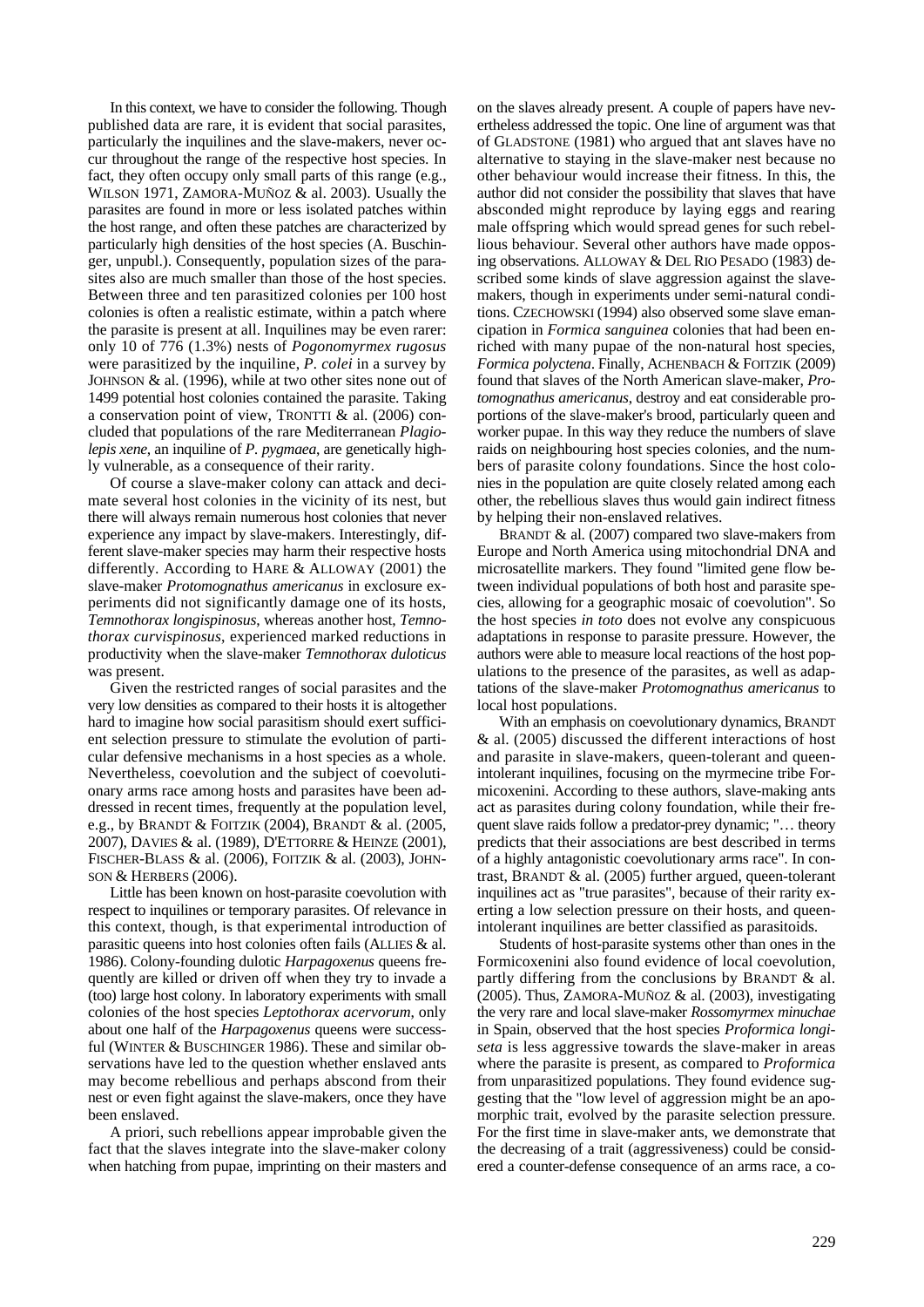evolutionary process in progress that matches with a Mafia system" (ZAMORA-MUÑOZ & al. 2003).

In contrast to this counterintuitive experience, D'ET-TORRE & al. (2004) reported that colonies of the slave species *Formica rufibarbis* may recognize the presence of slavemaker nests (*Polyergus rufescens*) in their vicinity, and become more aggressive towards the parasites than in areas where the slave-maker is lacking. The aggressiveness was particularly enhanced in the summer, when slave-makers are conducting their raids.

All in all, at present it is difficult to figure out a clear, general tendency in the issue of host-parasite coevolution for any of the known types of social parasitism that would hold across all major taxonomic ant groups with social parasites.

#### **Conclusion**

As HEINZE (2008) has put it for ants in general, we are far from understanding the evolution also of social parasites, and the appeal of TSCHINKEL (1991) to collect much more data on ant life histories applies to social parasitic ants as well. Somehow it is disappointing to see that during the past 20 years fewer new parasitic species have been described than over comparable earlier time stretches, although it is likely that the discovery curve has not yet been saturated. Also, often no or very few life history details have been provided for new species.

It is recommendable to search for unknown parasite species, particularly in regions where only few have been found as yet. Many known parasitic species remain to be studied both in the field and in the laboratory in order to find out details of their life histories. The life history, temporary parasitism, of *Bothriomyrmex* has been studied in only one out of the ca. 38 species! Sometimes surprising differences may be found when even very closely related parasite species are carefully studied. An impressive example is the group of three presumed "inquilines" of *Leptothorax acervorum*, one of which, *L. goesswaldi*, turned out to kill the host colony queens by the unique (and derived?) method of slowly biting off the host queen's antennae. As was shown in the section on coevolution, even considerable intraspecific variation may occur in the relations of parasites and their hosts when different populations are compared.

In essence, many interesting questions remain. Why is social parasitism, and particularly dulosis, much more frequent in temperate zones than in tropical countries? What is the reason for the unequal distribution of the different types of social parasitism among the ant genera? Why are certain ant genera or tribes particularly rich in social parasites? Why are certain species particularly preferred hosts for social parasites? What are the genetic implications of inbreeding which is so frequent in parasitic ants? – Myrmecology, and particularly the study of social parasites, remains exciting!

#### **Acknowledgements**

The author thanks J. Heinze and an anonymous referee for helpful comments. Thanks are due also to the editors for their patience.

# **Zusammenfassung**

Die letzte Übersicht über den Sozialparasitismus bei Ameisen wurde 1990 publiziert. Vergleichsweise wenige neue parasitische Arten wurden seither entdeckt, doch wurden Fortschritte erzielt im Hinblick auf die Evolution des Sozialparasitismus und die an der Aufrechterhaltung der parasitischen Beziehungen zwischen den Arten beteiligten Mechanismen. Temporärer Sozialparasitismus, Dulosis, Inquilinismus und Xenobiose werden als die Hauptformen des Sozialparasitismus bei Ameisen bestätigt. Der so genannte intraspezifische Sozialparasitismus sollte gegen die obligatorischen, interspezifischen Beziehungen zwischen Parasitenund Wirtsarten klar abgegrenzt werden.

Es gibt einige wenige evolutive Übergänge zwischen diesen Formen, hauptsächlich von der Dulosis zu einem abgeleiteten Zustand ohne Arbeiterinnen. Dennoch ist kein Hinweis auf eine Entwicklung aller Formen des Sozialparasitismus auf unterschiedlichen Wegen hin zum Inquilinismus zu finden, wie das früher vorgeschlagen worden war. Die Regel von Emery im weiteren Sinn wurde mittels molekularer Untersuchungen bestätigt. Die Wirts-Parasit-Erkennung beruht auf chemischen Cuticula-Merkmalen, wobei Prägung beteiligt ist. Sozialparasitische Ameisen finden zunehmend Interesse mit Blick auf das Verständnis von Konflikt und Kooperation zwischen Ameisen. Koevolution von Sozialparasiten und deren jeweiligen Wirtsarten sowie der Einfluss der Sozialparasiten auf die Wirtspopulationen werden intensiv untersucht. Offene Fragen betreffen die ungleichmäßige Verteilung von Sozialparasiten innerhalb der lebenden Unterfamilien und Gattungen von Ameisen, sowie ihre geografische Verbreitung einschließlich des Fehlens von Sklavenhaltern in den Tropen.

# **References**

- ACHENBACH, A. & FOITZIK, S. 2009: First evidence for rebellion: enslaved ant workers systematically kill the brood of their social parasite *Protomognathus americanus*. – Evolution 63: 1068-1074.
- ADAMS, R.M. & LONGINO, J.T. 2007: Nesting biology of the arboreal fungus-growing ant *Cyphomyrmex cornutus* and behavioral interactions with the social-parasitic ant *Megalomyrmex mondabora*. – Insectes Sociaux 54: 136-143.
- ADAMS, R.M.M., MUELLER, U.G., SCHULTZ, T.R. & NORDEN, B. 2000: Agro-predation: usurpation of attine fungus gardens by *Megalomyrmex* ants. – Naturwissenschaften 87: 549-554.
- AGOSTI, D. 1994: A new inquiline ant (Hymenoptera: Formicidae) in *Cataglyphis* and its phylogenetic relationship. – Journal of Natural History 28: 913-919.
- AGOSTI, D. & JOHNSON, N.F. 2009: Antbase. World wide web electronic publication. antbase.org, version (05/2005). – <http:// antbase.org/>, retrieved on 16 January 2009.
- AKINO, T., KNAPP J.J., THOMAS, J.A. & ELMES, G.W. 1999: Chemical mimicry and host specificity in the butterfly *Maculinea rebeli*, a social parasite of *Myrmica* ant colonies. – Proceedings of the Royal Society B: Biological Sciences 266: 1419-1426.
- ALLIES, A.B., BOURKE, A.F.G. & FRANKS, N.R. 1986: Propaganda substances in the cuckoo ant *Leptothorax kutteri* and the slave-maker *Harpagoxenus sublaevis*. – Journal of Chemical Ecology 12: 1285-1293.
- ALLOWAY, T.M. 1979: Raiding behaviour of two species of slavemaking ants, *Harpagoxenus americanus* (EMERY) and *Leptothorax duloticus* WESSON (Hymenoptera: Formicidae). – Animal Behaviour 27: 202-210.
- ALLOWAY, T.M. 1980: The origins of slavery in leptothoracine ants (Hymenoptera: Formicidae). – The American Naturalist  $115: 247-261$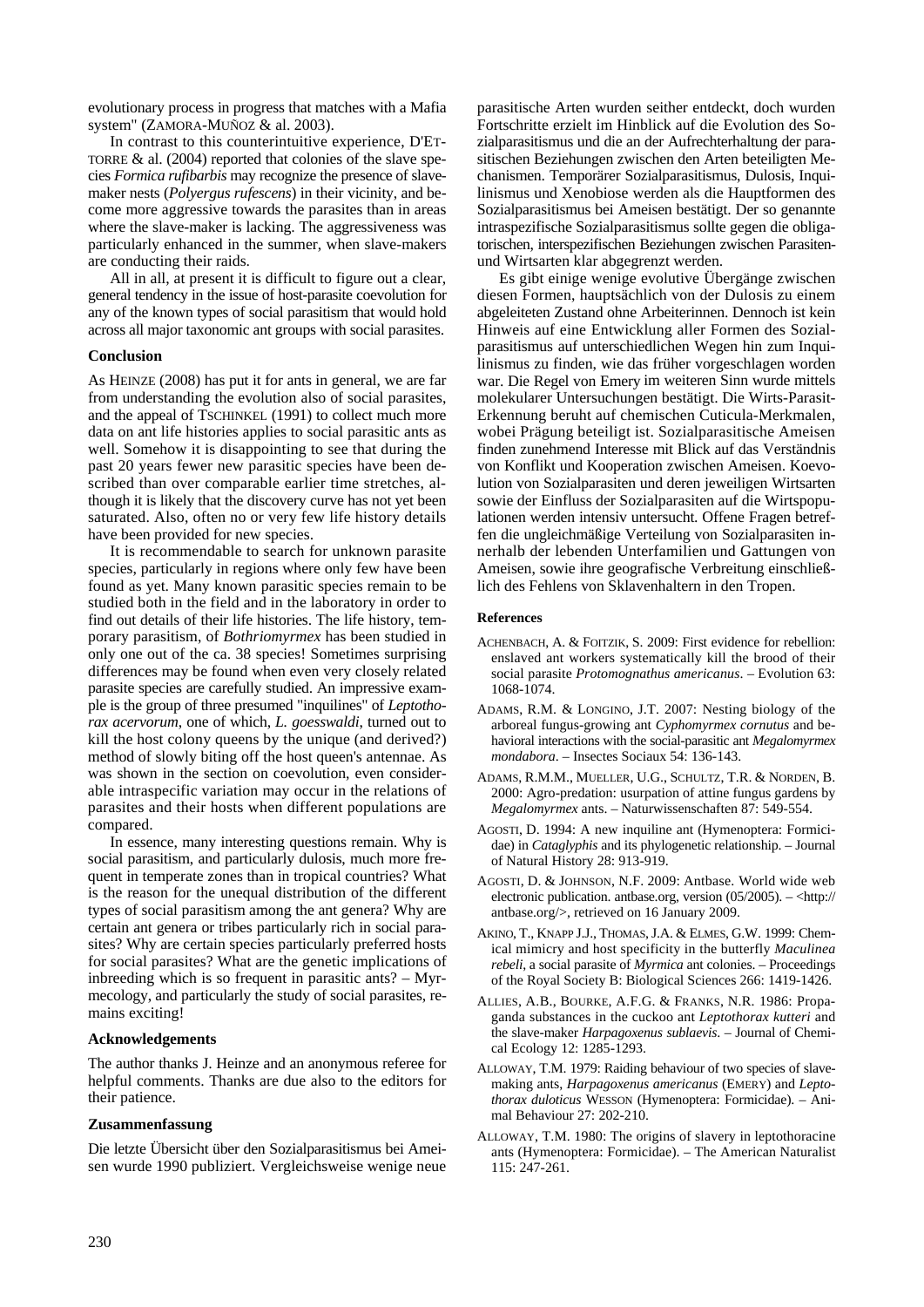- ALLOWAY, T.M. 2009: The inquiline parasite *Leptothorax paroxenus*. – <http://www.erin.utoronto.ca/~w3psy/people/Alloway HomePage/Paroxenus.html>, retrieved on 9 February 2009.
- ALLOWAY, T.M., BUSCHINGER, A., TALBOT, M., STUART, R.J. & THOMAS, C. 1982: Polygyny and polydomy in three North American species of the ant genus *Leptothorax* MAYR (Hymenoptera: Formicidae). – Psyche 89: 249-274.
- ALLOWAY, T.M. & DEL RIO PESADO, M.G. 1983: Behavior of the slave-making ant, *Harpagoxenus americanus* (EMERY), and its host species under "seminatural" laboratory conditions (Hymenoptera. Formicidae). – Psyche 90: 425-436.
- ARON, S., PASSERA, L. & KELLER, L. 1999: Evolution of social parasitism in ants: size of sexuals, sex ratio and mechanisms of caste determination. – Proceedings of the Royal Society B: Biological Sciences 266: 173-177.
- BAUR, A., CHALWATZIS, N., BUSCHINGER, A. & ZIMMERMANN, F.K. 1995: Mitochondrial DNA sequences reveal close relationships between social parasitic ants and their host species. – Current Genetics 28: 242-247.
- BEEKMAN, M. & OLDROYD, B.P. 2008: When workers disunite: intraspecific parasitism in eusocial bees. – Annual Review of Entomology 53: 19-37.
- BEIBL, J., STUART, R.J., HEINZE, J. & FOITZIK, S. 2005: Six origins of slavery in formicoxenine ants. – Insectes Sociaux 52: 291- 297.
- BEIBL, J., D'ETTORRE, P. & HEINZE, J. 2007: Cuticular profiles and mating preference in a slave-making ant. – Insectes Sociaux 54: 174-182.
- BLATRIX, R. & HERBERS, J. 2004: Intracolonial conflict in the slavemaking ant *Protomognathus americanus*: dominance hierarchies and individual reproductive success. – Insectes Sociaux 51: 131-138.
- BLATRIX, R. & SERMAGE, C. 2005: Role of early experience in ant enslavement: a comparative analysis of a host and a nonhost species. – Frontiers in Zoology 2: 13.
- BOER, P. & NOORDIJK,J. 2005: *Myrmica schenckioides* nov. sp., a new socially parasitic ant species (Hym., Formicidae). – Entomologische Berichten 65: 120-123.
- BOLTON, B. 1986a: A taxonomic and biological review of the tetramoriine ant genus *Rhoptromyrmex* (Hymenoptera: Formicidae). – Systematic Entomology 11: 1-17.
- BOLTON, B. 1986b: Apterous females and shift of dispersal strategy in the *Monomorium salomonis*-group (Hymenoptera: Formicidae). – Journal of Natural History 20: 267-272.
- BOLTON, B. 2003: Synopsis and classification of Formicidae. Memoirs of the American Entomological Institute 71: 1-370.
- BONO, J.M., BLATRIX, R., ANTOLIN, M.F. & HERBERS, J.M. 2007: Pirate ants (*Polyergus breviceps*) and sympatric hosts (*Formica occulta* and *Formica* sp. cf. *argentea*): host specificity and coevolutionary dynamics. – Biological Journal of the Linnean Society 91: 565-572.
- BOURKE, A.F. & FRANKS, N.R. 1991: Alternative adaptations, sympatric speciation and the evolution of parasitic, inquiline ants. – Biological Journal of the Linnean Society 43: 157-178.
- BRANDÃO, C.R.F. 1990: Systematic revision of the Neotropical ant genus *Megalomyrmex* FOREL (Hymenoptera: Formicidae: Myrmicinae), with the description of thirteen new species. – Arquivos de Zoologia 31: 411-481.
- BRANDÃO, C.R.F. 2003: Further revisionary studies on the ant genus *Megalomyrmex* FOREL (Hymenoptera: Formicidae: Myrmicinae: Solenopsidini). – Papéis Avulsos de Zoologia 48: 145-159.
- BRANDT, M., FISCHER-BLASS, B., HEINZE, J. & FOITZIK, S. 2007: Population structure and the co-evolution between social parasites and their hosts. – Molecular Ecology 16: 2063-2078.
- BRANDT, M. & FOITZIK, S. 2004: Community context and specialization influence coevolution in a slavemaking ant and its hosts. – Ecology 85: 2997-3009.
- BRANDT, M., FOITZIK, S., FISCHER-BLASS, B. & HEINZE, J. 2005: The coevolutionary dynamics of obligate ant social parasite systems – between prudence and antagonism. – Biological Reviews 80: 251-267.
- BRUNNER, E., TRINDL, A., FALK, K.H., HEINZE, J. & D'ETTORRE, P. 2005: Reproductive conflict in social insects: male reproduction by workers in a slave-making ant. – Evolution 59: 2480-2482.
- BUSCHINGER, A. 1966 [1965]: *Leptothorax* (*Mychothorax*) *kutteri* n.sp., eine sozialparasitische Ameise (Hymenoptera, Formicidae). – Insectes Sociaux 12: 327-334.
- BUSCHINGER, A. 1970: Neue Vorstellungen zur Evolution des Sozialparasitismus und der Dulosis bei Ameisen (Hym., Formicidae). – Biologisches Zentralblatt 88: 273-299.
- BUSCHINGER, A. 1971: Zur Verbreitung und Lebensweise sozialparasitischer Ameisen des Schweizer Wallis (Hym., Formicidae). – Zoologischer Anzeiger 186: 47-59.
- BUSCHINGER, A. 1974: Mono- und Polygynie in Insektensozietäten. In: SCHMIDT, G.H. (Ed.): Sozialpolymorphismus bei Insekten. – Wissenschaftliche Verlagsgesellschaft, Stuttgart, pp. 862-896.
- BUSCHINGER, A. 1979: Functional monogyny in the American guest ant *Formicoxenus hirticornis* (EMERY) (= *Leptothorax hirticornis)* (Hym., Form.). – Insectes Sociaux 26: 61-68.
- BUSCHINGER, A. 1981: Biological and systematic relationships of social parasitic Leptothoracini from Europe and North America. In: HOWSE, P.E. & CLÉMENT, J.-L. (Eds.): Biosystematics of social insects. – Academic Press, London and New York, pp. 211-222.
- BUSCHINGER, A. 1986: Evolution of social parasitism in ants. Trends in Ecology and Evolution 1: 155-160.
- BUSCHINGER, A. 1989a: Evolution, speciation, and inbreeding in the parasitic ant genus *Epimyrma* (Hymenoptera, Formicidae). – Journal of Evolutionary Biology 2: 265-283.
- BUSCHINGER, A. 1989b: Workerless *Epimyrma kraussei* EMERY, 1915, the first parasitic ant of Crete. – Psyche 96: 69-74.
- BUSCHINGER, A. 1990: Sympatric speciation and radiative evolution of socially parasitic ants – heretic hypotheses and their factual background. – Zeitschrift für Zoologische Systematik und Evolutionsforschung 28: 241-260.
- BUSCHINGER, A. 1995: Nicht am Ende: Die "Endameise" *Teleutomyrmex schneideri.* – Ameisenschutz aktuell 9: 1-7.
- BUSCHINGER, A. 2001: Multiple Hybridisierung von Arten der Ameisen-Gattung *Epimyrma* (Hymenoptera: Formicidae), und Beobachtungen zur Ausbeutung der Wirtsarten durch die Parasiten. – Myrmecologische Nachrichten 4: 25-35.
- BUSCHINGER, A., CAGNIANT, H., EHRHARDT, W. & HEINZE,J. 1989 [1988]: *Chalepoxenus brunneus*, a workerless "degenerate slavemaker" ant (Hymenoptera, Formicidae). – Psyche 95: 253-263.
- BUSCHINGER, A. & CROZIER, R.H. 1987: Towards a unified reproductive biology of the Hymenoptera. In: EDER, J. & REM-BOLD, H. (Eds.): Chemistry and biology of social insects. – Verlag J. Peperny, München, pp. 251-252.
- BUSCHINGER, A., EHRHARDT, W. & FISCHER, K. 1981: *Doronomyrmex pacis*, *Epimyrma stumperi* und *E. goesswaldi* (Hym., Formicidae) neu für Frankreich. – Insectes Sociaux 28: 67-70.
- BUSCHINGER, A., EHRHARDT, W., FISCHER, K. & OFER,J. 1988: The slave-making ant genus *Chalepoxenus* (Hymenoptera, Formicidae). I. Review of literature, range, slave species. – Zoologische Jahrbücher, Abteilung für Systematik, Geographie und Biologie der Tiere 115: 383-401.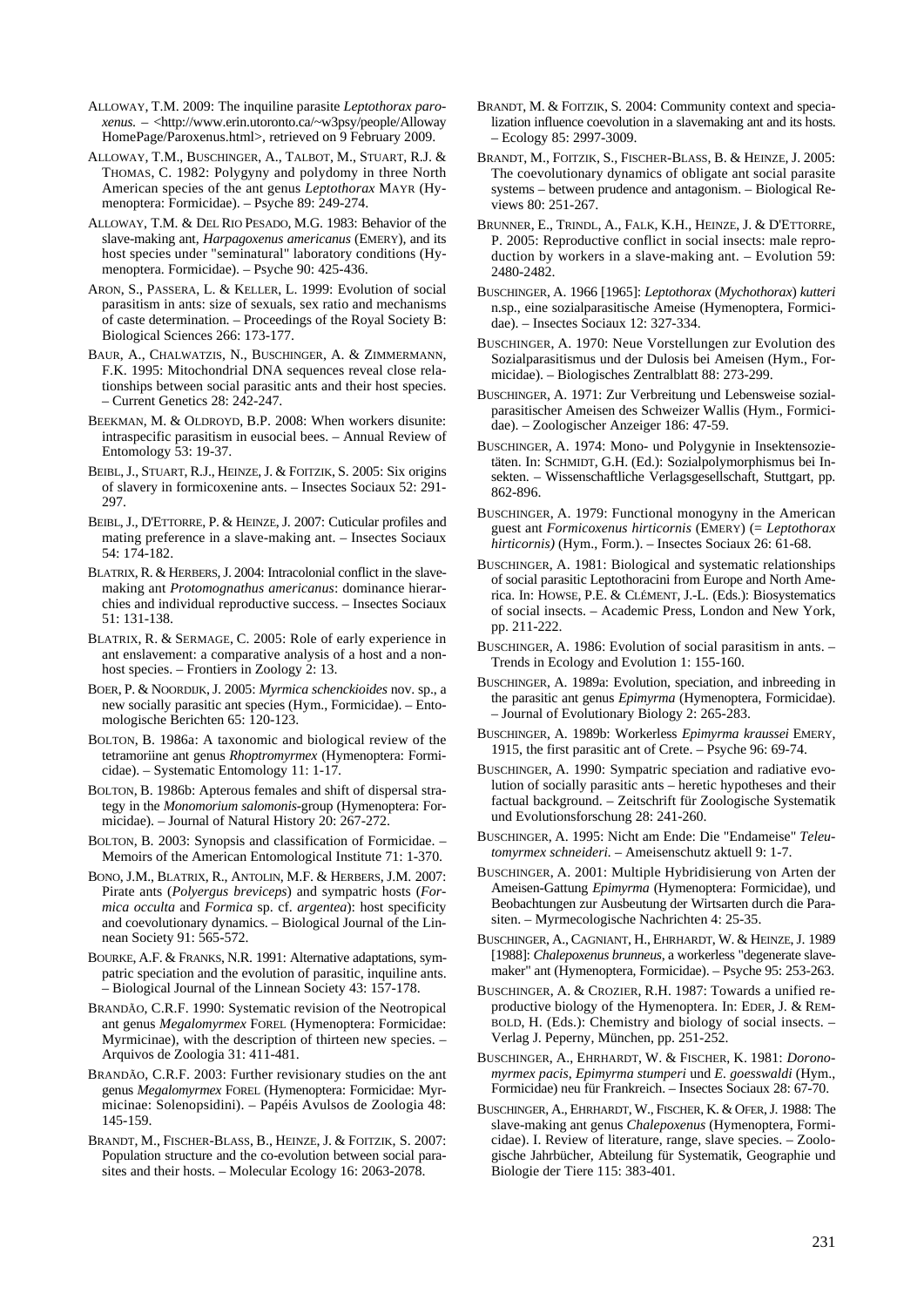- BUSCHINGER, A., EHRHARDT, W. & WINTER, U. 1980: The organization of slave raids in dulotic ants – a comparative study (Hymenoptera, Formicidae). – Zeitschrift für Tierpsychologie 53: 245-264.
- BUSCHINGER, A. & HEINZE, J. 1992: Polymorphism of female reproductives in ants. In: BILLEN, J. (Ed.): Biology and evolution of social insects. – Leuven University Press, Leuven, pp. 11-23.
- BUSCHINGER, A. & HEINZE, J. 1993: *Doronomyrmex pocahontas*: not a workerless parasite but still an enigmatic taxon (Hymenoptera, Formicidae). – Insectes Sociaux 40: 423-432.
- BUSCHINGER, A. & KLUMP, B. 1988: Novel strategy of hostcolony exploitation in a permanently parasitic ant, *Doronomyrmex goesswaldi*. – Naturwissenschaften 75: 577-578.
- BUSCHINGER, A. & LINKSVAYER, T.A. 2004: Novel blend of life history traits in an inquiline ant, *Temnothorax minutissimus*, with a description of the male (Hymenoptera: Formicidae). – Myrmecologische Nachrichten 6: 67-76.
- BUSCHINGER, A., PEETERS, C. & CROZIER, R.H. 1990: Life pattern studies on an Australian *Sphinctomyrmex*: functional polygyny, brood periodicity and raiding behavior. – Psyche 96: 287-300.
- BUSCHINGER, A. & WINTER, U. 1976: Funktionelle Monogynie bei der Gastameise *Formicoxenus nitidulus* (NYL.) (Hym., Form.). – Insectes Sociaux 23: 549-558.
- BUSCHINGER, A. & WINTER, U. 1985: Life history and male morphology of the workerless parasitic ant *Epimyrma corsica*  (Hymenoptera: Formicidae). – Entomologia Generalis 10: 65-75.
- BUSCHINGER, A., WINTER, U. & FABER, W. 1983: The biology of *Myrmoxenus gordiagini* RUZSKY, a slave-making ant (Hymenoptera, Formicidae). – Psyche 90: 335-342.
- CAGNIANT, H. 1985: Contribution à la connaissance des fourmis marocaines: *Chalepoxenus brunneus* n.sp. (Hymenoptera, Myrmicidae). – Nouvelle Revue Entomologique (N.S.) 2: 141-146.
- CAGNIANT, H. 2006: Liste actualisee des fourmis du Maroc (Hymenoptera: Formicidae). – Myrmecologische Nachrichten 8: 193-200.
- CZECHOWSKI, W. 1994: Emancipation of slaves in *Formica sanguinea* LATR. colonies (Hymenoptera, Formicidae). – Annales Zoologici 45: 15-26.
- DARWIN, C. 1859: On the origin of species by means of natural selection, or the preservation of favoured races in the struggle for life. – John Murray, London, 502 pp.
- DAVIES, N.B., BOURKE, A.F.G. & BROOKE, M. DE L. (1989): Cuckoos and parasitic ants: interspecific brood parasitism as an evolutionary arms race. – Trends in Ecology and Evolution 4: 274-278.
- D'ETTORRE, P., BRUNNER, E., WENSELEERS, T. & HEINZE, J. 2004: Knowing your enemies: seasonal dynamics of host-social parasite recognition. – Naturwissenschaften 91: 594-597.
- D'ETTORRE, P. & HEINZE, J. 2001: Sociobiology of slave-making ants. – Acta ethologica 3: 67-82.
- D'ETTORRE**,** P., MONDY, N., LENOIR, A. & ERRARD,C. 2002: Blending in with the crowd: social parasites integrate into their host colonies using a flexible chemical signature. – Proceedings of the Royal Society B: Biological Sciences 269: 1911-1918.
- DEYRUP, M. & RUSAK, Z. 2008: *Solenopsis enigmatica*, a new species of inquiline ant from the island of Dominica, West Indies (Hymenoptera: Formicidae). – Florida Entomologist 91: 70-74.
- DOROW, W.H.O. 1995: Revision of the ant genus *Polyrhachis* SMITH, 1857 (Hymenoptera: Formicidae: Formicinae) on subgenus level with keys, checklist of species and bibliography. – Courier Forschungsinstitut Senckenberg 185: 1-113.
- DOUWES, P., JESSEN, K. & BUSCHINGER, A. 1988: *Epimyrma adlerzi* sp.n. (Hymenoptera: Formicidae) from Greece: morphology and life history. – Entomologica scandinavica 19: 239-249.
- EHRHARDT, W. 1982: Untersuchungen zum Raubzugverhalten der sozialparasitischen Ameise *Chalepoxenus muellerianus* (FINZI) (Hym., Formicidae). – Zoologischer Anzeiger 208: 145-160.
- EHRHARDT, W. 1987: Biosystematics of the slavemaking ant genus *Chalepoxenus*. In: EDER, J. & REMBOLD, H. (Eds.): Chemistry and biology of social insects. – Verlag J. Peperny, München, pp. 39-40.
- ELMES, G.W. 1973: Miniature queens of the ant *Myrmica rubra* L. (Hymenoptera, Formicidae). – The Entomologist 106: 133-136.
- ELMES, G.W. 1976: Some observations on the microgyne form of *Myrmica rubra* L. (Hymenoptera, Formicidae). – Insectes Sociaux 23: 3-22.
- ELMES, G.W. 1978: A morphometric comparison of three closely related species of *Myrmica* (Formicidae), including a new species from England. – Systematic Entomology 3: 131-145.
- EMERY, C. 1909: Über den Ursprung der dulotischen, parasitischen und myrmekophilen Ameisen. – Biologisches Centralblatt 29: 352-362.
- ERRARD, C. & D'ETTORRE, P. 1998: Chemical disguise by the queen of the slave-making ant *Polyergus rufescens* during colony foundation. – Insect Social Life 2: 71-77.
- ESPADALER, X. & CUESTA, D. 2006: *Teleutomyrmex schneideri* KUTTER, 1950 en España (Hymenoptera, Formicidae). – Graellsia 62: 261-262.
- FABER, W. 1967: Beiträge zur Kenntnis sozialparasitischer Ameisen, 1: *Lasius* (*Austrolasius* n. sg.) *reginae* n.sp., eine neue temporär sozialparasitische Erdameise aus Österreich (Hym. Formicidae). – Pflanzenschutz-Berichte 36: 73-107.
- FEITOSA, R.M., HORA, R.R., DELABIE, J.H.C., VALENZUELA, J. & FRESNEAU, D. 2008: A new social parasite in the ant genus *Ectatomma* F. SMITH (Hymenoptera, Formicidae, Ectatomminae). – Zootaxa 1713: 47-52.
- FISCHER-BLASS, B., HEINZE, J. & FOITZIK, S. 2006: Microsatellite analysis reveals strong, but differential impact of a social parasite on its two host species. – Molecular Ecology 15: 863-872.
- FOITZIK, S., FISCHER, B. & HEINZE, J. 2003: Arms races between social parasites and their hosts: geographic patterns of manipulation and resistance. – Behavioral Ecology 14: 80-88.
- FOITZIK, S. & HEINZE, J. 1998: Nest site limitation and colony takeover in the ant *Leptothorax nylanderi*. – Behavioral Ecology 9: 367-375.
- FOITZIK, S. & HEINZE, J. 2000: Intraspecific parasitism and split sex ratios in a monogynous and monandrous ant. – Behavioural Ecology and Sociobiology 47: 424-431.
- FOITZIK, S. & HEINZE, J. 2001: Microgeographic genetic structure and intraspecific parasitism in the ant *Leptothorax nylanderi*. – Ecological Entomology 26: 449-456.
- FRANCOEUR, A. 2007: The *Myrmica punctiventris* and *M. crassirugis* species groups in the Nearctic region. In: SNELLING, R.R., FISHER, B.L. & WARD, P.S. (Eds.): Advances in ant systematics (Hymenoptera: Formicidae): homage to E. O. Wilson – 50 years of contributions. – Memoirs of the American Entomological Institute 80: 153-185.
- FRANCOEUR, A., LOISELLE, R. & BUSCHINGER, A. 1985: Biosystématique de la tribu Leptothoracini (Formicidae, Hymenoptera). 1 – Le genre *Formicoxenus* dans la region holarctique. – Naturaliste Canadien 112: 343-403.
- FRANKS, N.R. & BOURKE, A.F.G. 1990: The evolution of inquiline ant parasites: the interspecific versus the intraspecific hypothesis. In: VEERESH, G.K., MALLIK, B. & VIRAKTAMATH, C.A. (Eds.): Social insects and the environment. – Proceedings of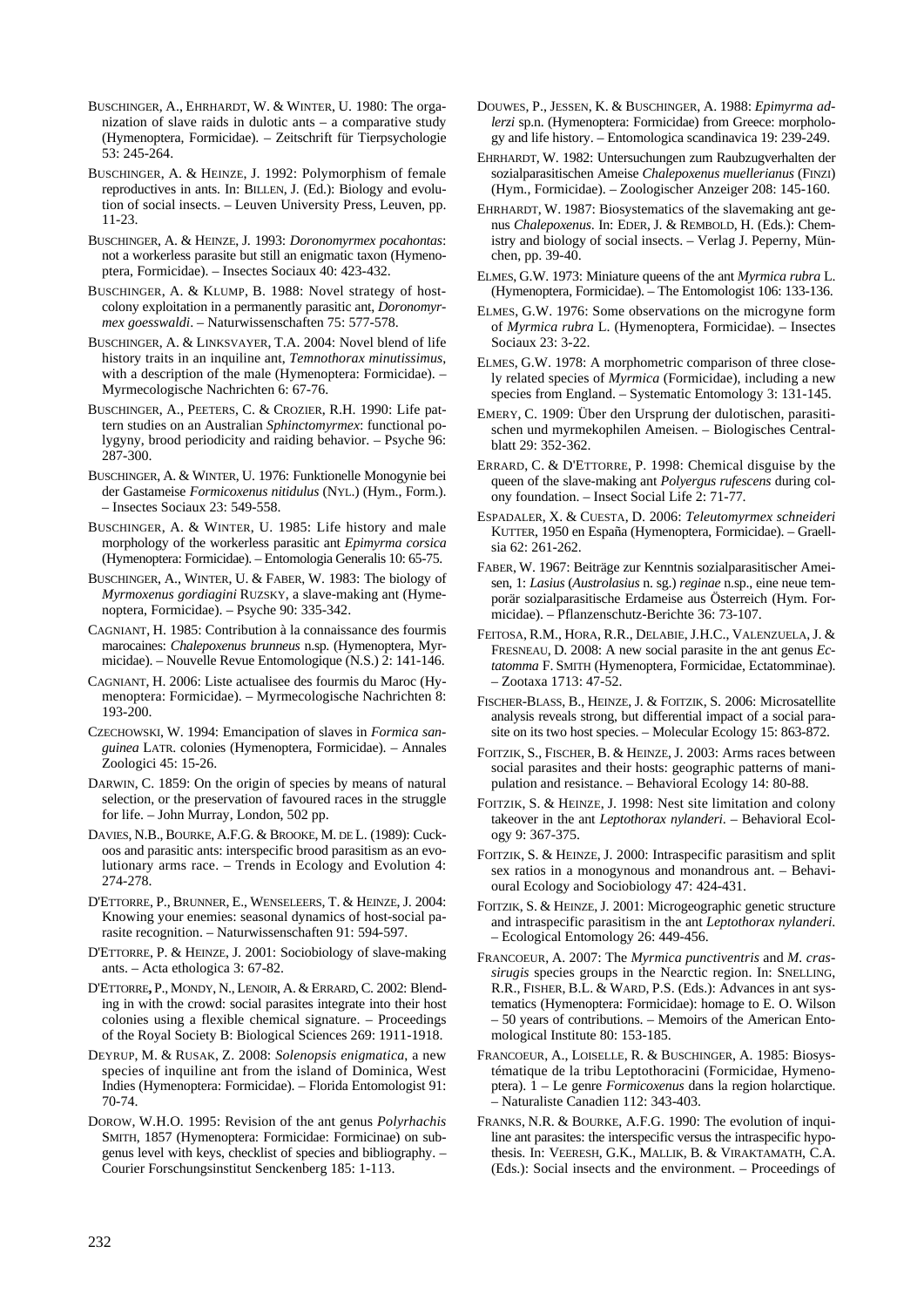the 11<sup>th</sup> International Congress of IUSSI, 1990. – Oxford & IBH Publishing Co., New Delhi, Bombay, Calcutta, pp. 149-150.

- FRANKS, N.R. & SCOVELL, E. 1983: Dominance and reproductive success among slave-making worker ants. – Nature 304: 724-725.
- GLADSTONE, D.E. 1981: Why there are no ant slave rebellions. The American Naturalist 117: 779-781.
- GOODLOE, L., SANWALD, R. & TOPOFF, H. 1987: Host specificity in raiding behavior of the slave-making ant, *Polyergus lucidus*. – Psyche 94: 39-44.
- GÖSSWALD, K. 1938: Grundsätzliches über parasitische Ameisen unter besonderer Berücksichtigung der abhängigen Koloniegründung von *Lasius umbratus mixtus* NYL. – Zeitschrift für wissenschaftliche Zoologie 151: 101-148.
- HARE, J.F. & ALLOWAY, T.M. 2001: Prudent *Protomognathus* and despotic *Leptothorax duloticus*: differential costs of ant slavery. – Proceedings of the National Academy of Sciences of the United States of America 98: 12093-12096.
- HASEGAWA, E., TINAUT, A. & RUANO, F. 2002: Molecular phylogeny of two slave-making ants: *Rossomyrmex* and *Polyergus* (Hymenoptera: Formicidae). – Annales Zoologici Fennici 39: 267-271.
- HEINZE, J. 1989: *Leptothorax wilsoni* n. sp., a new parasitic ant from eastern North America (Hymenoptera: Formicidae). – Psyche 96: 49-61.
- HEINZE, J. 1993: Life history strategies of subarctic ants. Arctic 46: 354-358.
- HEINZE, J. 1995: The origin of workerless social parasites in formicoxenine ants. – Psyche 102: 195-214.
- HEINZE, J. 1996: The reproductive potential of workers in slavemaking ants. – Insectes Sociaux 43: 319-328.
- HEINZE, J. 2008: The demise of the standard ant (Hymenoptera, Formicidae). – Myrmecological News 11: 9-20.
- HEINZE, J. & ALLOWAY, T.M. 1991: *Leptothorax paraxenus* n. sp., a workerless social parasite from North America (Hymenoptera: Formicidae). – Psyche 98: 195-206.
- HEINZE, J., LAUTENSCHLÄGER, B. & BUSCHINGER, A. 2007: Femalebiased sex ratios and unusually potent males in the social parasite *Anergates atratulus* (Hymenoptera: Formicidae). – Myrmecological News 10: 1-5.
- HEINZE, J., TRUNZER, B., LECHNER, K. & ORTIUS, D. 1995: A second host species of the inquiline ant *Leptothorax wilsoni*. **–** Psyche 102: 73-77.
- HERBERS, J.M. 2006: The loaded language of science. Chronicle of Higher Education 52: B5.
- HERBERS, J.M. 2007: The loaded language of science. Notes from Underground 12-1, <http://www.notesfromunderground. org/archive/april%202007/opinion/hebers/piracy.htm>, retrieved on 24 March 2008.
- HÖLLDOBLER, B. 1976: Tournaments and slavery in a desert ant. – Science 192: 912-914.
- HÖLLDOBLER, B. 1979: Territoriality in ants. Proceedings of the American Philosophical Society 123: 211-218.
- HÖLLDOBLER, B. 1982: Communication, raiding behavior and prey storage in *Cerapachys* (Hymenoptera; Formicidae). – Psyche 89: 3-23.
- HÖLLDOBLER, B. & WILSON, E.O. 1990: The ants. The Belknap Press of Harvard University Press, Cambridge, MA, 732 pp.
- HORA, R.R., DOUMS, C., POTEAUX, C., FÉNÉRON, R., VALENZU-ELA, J., HEINZE, J. & FRESNEAU, D. 2005: Small queens in the ant *Ectatomma tuberculatum*: a new case of social parasitism. – Behavioral Ecology and Sociobiology 59: 285-292.
- HUBER, P. 1810: Recherches sur les moeurs des fourmis indigènes. – J.J. Paschoud, Paris, XIII + 328 pp.
- JESSEN, K. & KLINKICHT, M. 1990: Hybridization in the social parasitic ant genus *Epimyrma* (Hymenoptera, Formicidae). – Insectes Sociaux 37: 273-293.
- JOHNSON, C.A. & HERBERS, J.M. 2006: Impact of parasite sympatry on the geographic mosaic of coevolution. – Ecology 87: 382-394.
- JOHNSON, C.A., TOPOFF, H., VAN DER MEER, R.K. & LAVINE, B. 2002: Host queen killing by a slave-maker ant queen: when is a host queen worth attacking? – Animal Behaviour 64: 807-815.
- JOHNSON, C.A., TOPOFF, H., VAN DER MEER, R.K. & LAVINE, B. 2005: Do these eggs smell funny to you?: an experimental study of egg discrimination by hosts of the social parasite *Polyergus breviceps* (Hymenoptera: Formicidae). – Behavioral Ecology and Sociobiology 57: 245-255.
- JOHNSON, C.A., VANDER MEER, R.K. & LAVINE, B. 2001: Changes in the cuticular hydrocarbon profile of the slave-maker ant queen, *Polyergus breviceps* EMERY, after killing a *Formica* host queen (Hymenoptera: Formicidae). – Journal of Chemical Ecology 27: 1787-1804.
- JOHNSON, N.F. 2007: Hymenoptera Name Server version 1.5, 19. XII.2007. – <http://osuc.biosci.ohio-state.edu/>, retrieved on 11 March 2009.
- JOHNSON, R.A. 1994: Distribution and natural history of the workerless inquiline ant *Pogonomyrmex anergismus* COLE (Hymenoptera: Formicidae). – Psyche 101: 257-262.
- JOHNSON, R.A., PARKER, J.D. & RISSING, S.W. 1996: Rediscovery of the workerless inquiline ant *Pogonomyrmex colei* and additional notes on natural history (Hymenoptera: Formicidae). – Insectes Sociaux 43: 69-76.
- KELLER, L. (Ed.) 1993: Queen number and sociality in insects. – Oxford University Press, Oxford, New York, Tokyo, XII + 439 pp.
- KINOMURA, K. & YAMAUCHI, K. 1992: A new workerless socially parasitic species of the genus *Vollenhovia* (Hymenoptera, Formicidae) from Japan. – Japanese Journal of Entomology 60: 203-206.
- KOHOUT, R.J. 1990: A review of the *Polyrhachis viehmeyeri* species-group (Hymenoptera: Formicidae: Formicinae). – Memoirs of Queensland Museum 28: 499-508.
- KUTTER, H. 1968 [1969]: Die sozialparasitischen Ameisen der Schweiz. – Neujahrsblatt herausgegeben von der Naturforschenden Gesellschaft in Zürich 171: 1-62.
- LE MASNE, G. 1956: Recherches sur les fourmis parasites. Le parasitisme social double. – Comptes rendues des Séances de l'Académie des Sciences (Paris) 243: 1243-1246.
- LE MOLI, F., GRASSO, D.A., D'ETTORRE, P. & MORI, A. 1993: Intraspecific slavery in *Polyergus rufescens* LATR. (Hymenoptera, Formicidae): field and laboratory observations. – Insectes Sociaux 40: 433-437.
- LE MOLI, F. & MORI, A. 1987: Why a slave ant species accepts and cares for cocoons of its slave maker. – Insectes Sociaux 34: 136-141.
- LENOIR, A., D'ETTORRE, P., ERRARD, C. & HEFETZ, A. 2001: Chemical ecology and social parasitism in ants. – Annual Review of Entomology 46: 573-599.
- LENOIR, A., MALOSSE, C. & YAMAOKA, R. 1997: Chemical mimicry between parasitic ants of the genus *Formicoxenus* and their host *Myrmica* (Hymenoptera, Formicidae). – Biochemical Systematics and Ecology 25: 379-389.
- LEPONCE, M., ROISIN, Y. & PASTEELS, J.M. 1999: Community interactions between ants and arboreal-nesting termites in New Guinea coconut plantations. – Insectes Sociaux 46: 126-130.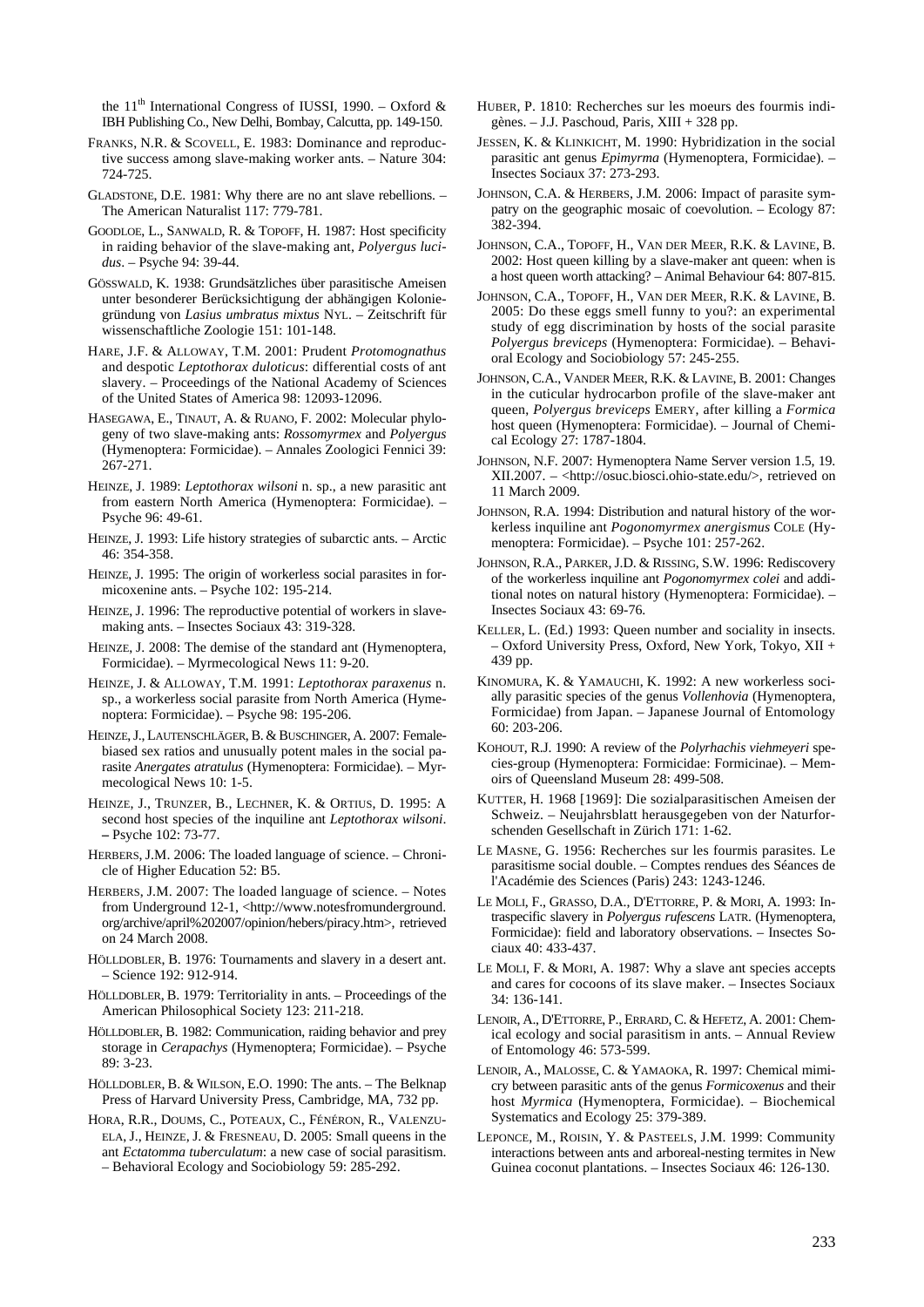- MARIKOVSKY, P.I. 1974: The biology of the ant *Rossomyrmex proformicarum* K. W. ARNOLDI (1928). – Insectes Sociaux 21: 301-308.
- MASCHWITZ, U., DOROW, W.H.O., BUSCHINGER, A. & KALYTTA, G. 2000: Social parasitism involving ants of different subfamilies: *Polyrhachis lama* (Formicinae) an obligatory inquiline of *Diacamma* sp. (Ponerinae) in Java. – Insectes Sociaux 47: 27-35.
- MASCHWITZ, U., GO, C., DOROW, W.H.O., BUSCHINGER, A. & KOHOUT, R.J. 2003: *Polyrhachis loweryi* (Formicinae): a guest ant parasitizing *Rhytidoponera* sp. (Ponerinae) in Queensland, Australia. – Insectes Sociaux 50: 69-76.
- MASCHWITZ, U., GO, C., KAUFMANN, E. & BUSCHINGER, A. 2004: A unique strategy of host colony exploitation in a parasitic ant: workers of *Polyrhachis lama* rear their brood in neighbouring host nests. – Naturwissenschaften 91: 40-43.
- MATTHEIS, F. 2003: Bemerkungen zur temporär sozialparasitischen Koloniegründung von *Lasius* (*Dendrolasius*) *fuliginosus*. – Ameisenschutz aktuell 17: 7-19.
- MORI, A., D'ETTORRE, P. & LE MOLI, F. 1996: Selective acceptance of the brood of two formicine slave-making ants by host and non-host related species. – Insectes Sociaux 43: 391-400.
- MORI, A., GRASSO, D.A., VISICCHIO, R. & LE MOLI, F. 2000: Colony founding in *Polyergus rufescens*: the role of the Dufour's gland. – Insectes Sociaux 47: 7-10.
- MORI, A. & LE MOLI, F. 1998: Mating behavior and colony founding of the slave-making ant *Formica sanguinea* (Hymenoptera: Formicidae). – Journal of Insect Behavior 11: 235-245.
- MUNDAY, P.L., VAN HERWERDEN, L. & DUDGEON, C.L. 2004: Evidence for sympatric speciation by host shift in the sea. – Current Biology 14: 1498-1504.
- PARKER, J.D. & RISSING, S.W. 2002: Molecular evidence for the origin of workerless social parasites in the ant genus *Pogonomyrmex*. – Evolution 56: 2017-2028.
- PEARSON, B. 1981: The electrophoretic determination of *Myrmica rubra* microgynes as a social parasite: possible significance in the evolution of ant social parasites. In: HOWSE, P.E. & CLEMENT, J.-L. (Eds.): Biosystematics of social insects. – Academic Press, London, New York, Toronto, Sydney, San Francisco, pp. 75-84.
- POLLOCK, G.B. & RISSING, S.W. 1989: Intraspecific brood raiding, territoriality, and slavery in ants. – The American Naturalist 133: 61-70.
- RABELING, C., BROWN, J.M. & VERHAAGH, M. 2008: Newly discovered sister lineage sheds light on early ant evolution. – Proceedings of the National Academy of Sciences of the United States of America 105: 14913-14917.
- RADCHENKO, A. & ELMES, G. 2003: A taxonomic revision of the socially parasitic *Myrmica* ants (Hymenoptera: Formicidae) of the Palaearctic region. – Annales Zoologici (Warszawa) 53: 217-243.
- REGNIER, F.E. & WILSON, E.O. 1971: Chemical communication and "propaganda" in slave-maker ants. – Science 172: 267-269.
- ROSENGREN, R. & PAMILO, P. 1983: The evolution of polygyny and polydomy in mound-building *Formica* ants. – Acta Entomologica Fennica 42: 65-77.
- RÜPPELL, O., HEINZE, J. & HÖLLDOBLER, B. 2001: Complex determination of queen body size in the queen size dimorphic ant *Leptothorax rugatulus* (Formicidae: Hymenoptera). – Heredity 87: 33-40.
- SANETRA, M. & BUSCHINGER, A. 2000: Phylogenetic relationships among social parasites and their hosts in the ant tribe Tetramoriini (Hymenoptera: Formcidae). – European Journal of Entomology 97: 95-117.
- SANETRA, M. & GÜSTEN, R. 2001: The socially parasitic ant genus *Strongylognathus* MAYR in North Africa (Insecta: Hymenoptera: Formicidae). – Zootaxa 20: 1-20.
- SANTSCHI, F. 1906: A propos de moeurs parasitiques temporaires des fourmis du genre *Bothriomyrmex*. – Annales de la Société Entomologique de France 75: 363-392.
- SATOH, A. & OHKAWARA, K. 2008: Dominance hierarchies and aggressive behaviour among queens of the inquiline ant *Vollenhovia nipponica*. – Insectes Sociaux 55: 200-206.
- SAVOLAINEN, R. & VEPSÄLÄINEN, K. 2003: Sympatric speciation through intraspecific social parasitism. – Proceedings of the National Academy of Sciences of the United States of America 100: 7169-7174.
- SCHLICK-STEINER, B.C., STEINER, F.M., MODER, K., SEIFERT, B., SANETRA, M., DYRESON, E., STAUFFER, C. & CHRISTIAN, E. 2006: A multidisciplinary approach reveals cryptic diversity in western Palaearctic *Tetramorium* ants (Hymenoptera: Formicidae). – Molecular Phylogenetics and Evolution 40: 259-273.
- SCHULTZ, T.R., BEKKEVOLD, D. & BOOMSMA, J.J. 1998: *Acromyrmex insinuator* new species: an incipient social parasite of fungus-growing ants. – Insectes Sociaux 45: 457-471.
- SCHUMANN, R.D. 1992: Raiding behavior of the dulotic ant *Chalepoxenus muellerianus* (FINZI) in the field (Hymenoptera: Formicidae, Myrmicinae). – Insectes Sociaux 39: 325-333.
- SCHUMANN, R.D. & BUSCHINGER, A. 1991: Selective acceptance of alien host species pupae by slaves of the dulotic ant, *Harpagoxenus sublaevis* (Hymenoptera, Formicidae, Myrmicinae). – Ethology 88: 154-162.
- SCHUMANN, R.D. & BUSCHINGER, A. 1994: Imprinting effects on host-selection behaviour of colony-founding *Chalepoxenus muellerianus* (FINZI) females (Hymenoptera, Formicidae). – Ethology 97: 33-46.
- SCHUMANN, R.D. & BUSCHINGER, A. 1995: Imprinting effects on host-selection behaviour of slave-raiding *Chalepoxenus muellerianus* (FINZI) workers (Hymenoptera: Formicidae). – Ethology 99: 243-251.
- SEIFERT, B. 2007: Die Ameisen Mittel- und Nordeuropas. lutra Verlags- und Vertriebsgesellschaft, Tauer, 368 pp.
- SEIFERT, B. & BUSCHINGER, A. 2002: Pleometrotische Koloniegründung von *Lasius meridionalis* (BONDROIT, 1920) bei *Lasius paralienus* SEIFERT, 1992, mit Bemerkungen über morphologische und ethologische Anpassungen an die sozialparasitische Koloniegründung (Hymenoptera: Formicidae). – Myrmecologische Nachrichten 4: 11-15.
- SMITH, J.A., TIERNEY, S.M., PARK, Y.C., FULLER, S. & SCHWARZ, M.P. 2007: Origins of social parasitism: the importance of divergence ages in phylogenetic studies. – Molecular Phylogenetics and Evolution 43: 1131-1137.
- SOUZA, D.J., SOARES, I.M.F. & DELLA LUCIA, T.M.C. 2007: *Acromyrmex ameliae* sp. n. (Hymenoptera: Formicidae): a new social parasite of leaf-cutting ants in Brazil. – Insect Science 14: 251-257.
- STEINER, F.M., SCHLICK-STEINER, B.C., KONRAD, H., MODER, K., CHRISTIAN, E., SEIFERT, B., CROZIER, R.H., STAUFFER, C. & BUSCHINGER, A. 2006: No sympatric speciation here: multiple data sources show that the ant *Myrmica microrubra* is not a separate species but an alternate reproductive morph of *Myrmica rubra*. – Journal of Evolutionary Biology 19: 777-787.
- STUART, R.J. & ALLOWAY, T.M. 1982: Territoriality and the origin of slave raiding in leptothoracine ants. – Science 215: 1262-1263.
- STUART, R.J. & ALLOWAY, T.M. 1983: The slave-making ant, *Harpagoxenus canadensis* M.R. SMITH, and its host species *Leptothorax muscorum* NYLANDER: slave raiding and territoriality. – Behaviour 85: 58-90.